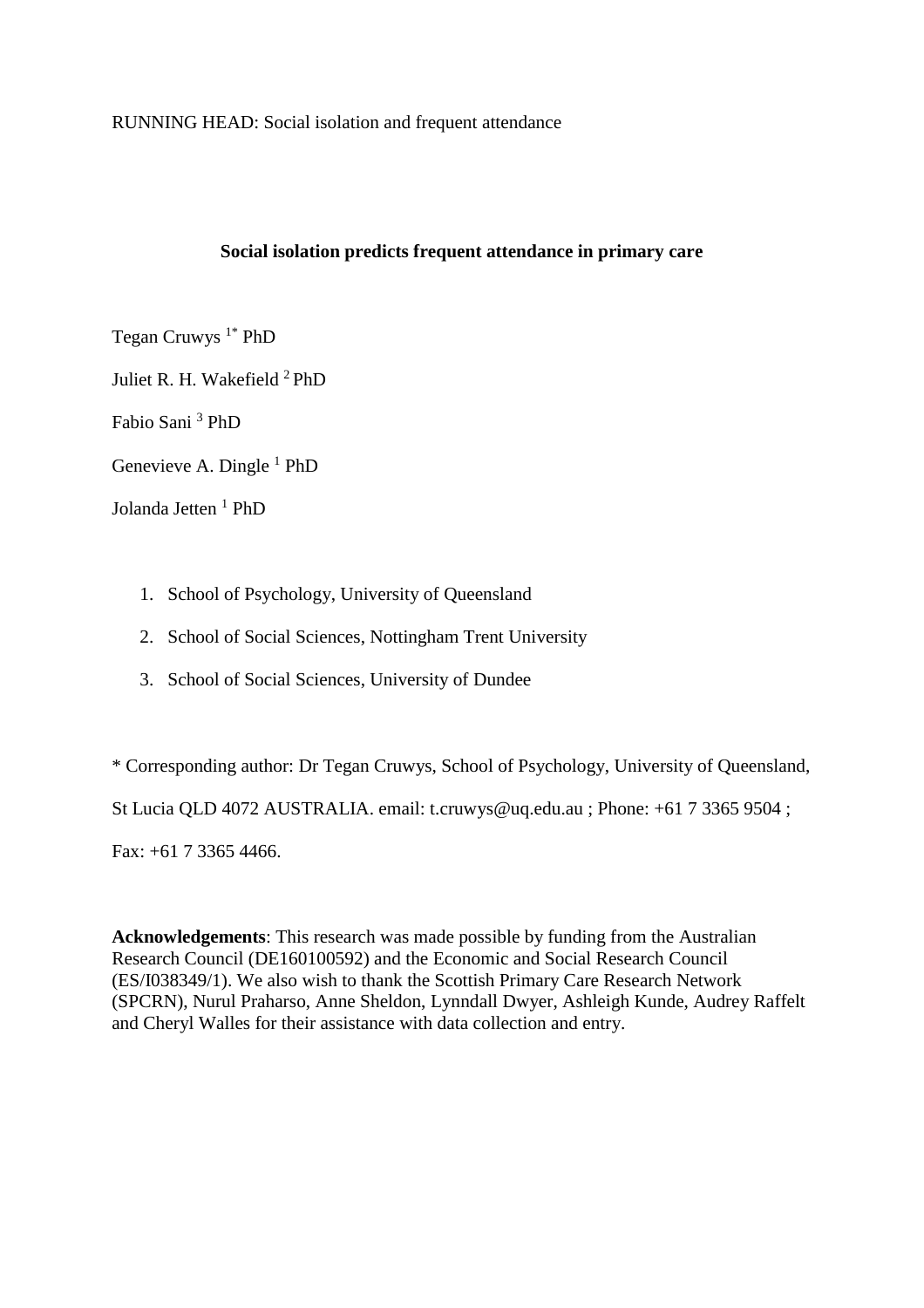#### **Abstract**

*Background.* Frequent attenders in primary care have complex physical and mental healthcare needs as well as low satisfaction with their healthcare. Interventions targeting mental health or psychoeducation have not been effective in reducing attendance. Here, we test the proposition that both frequent attendance and poor health are partly explained by unmet social needs (i.e., limited social group support networks).

*Methods.* Study 1 (*N*=1752) was a large cross-sectional community sample of primary care attenders in Scotland. Study 2 ( $N = 79$ ) was a longitudinal study of a group of young people undergoing a life transition (moving countries and commencing university) that increased their risk of frequent attendance. Study 3 (*N*=46) was a pre-post intervention study examining whether disadvantaged adults who joined a social group subsequently had reduced frequency of primary care attendance.

*Results.* All three studies found that low social group connectedness was associated with a higher frequency of primary care attendance. This was not attributable to poorer health among those who were socially isolated. In Study 3, joining a social group led to reduced primary care attendance to the extent that participants experienced a (subjective) increase in their social group connectedness.

*Conclusions.* Unmet social needs among frequent attenders warrant closer consideration. Interventions that target social group connectedness show promise for reducing overutilization of primary care services.

**Keywords:** frequent attenders; family practice; health services research; mental health; somatization; multiple group membership; social identity.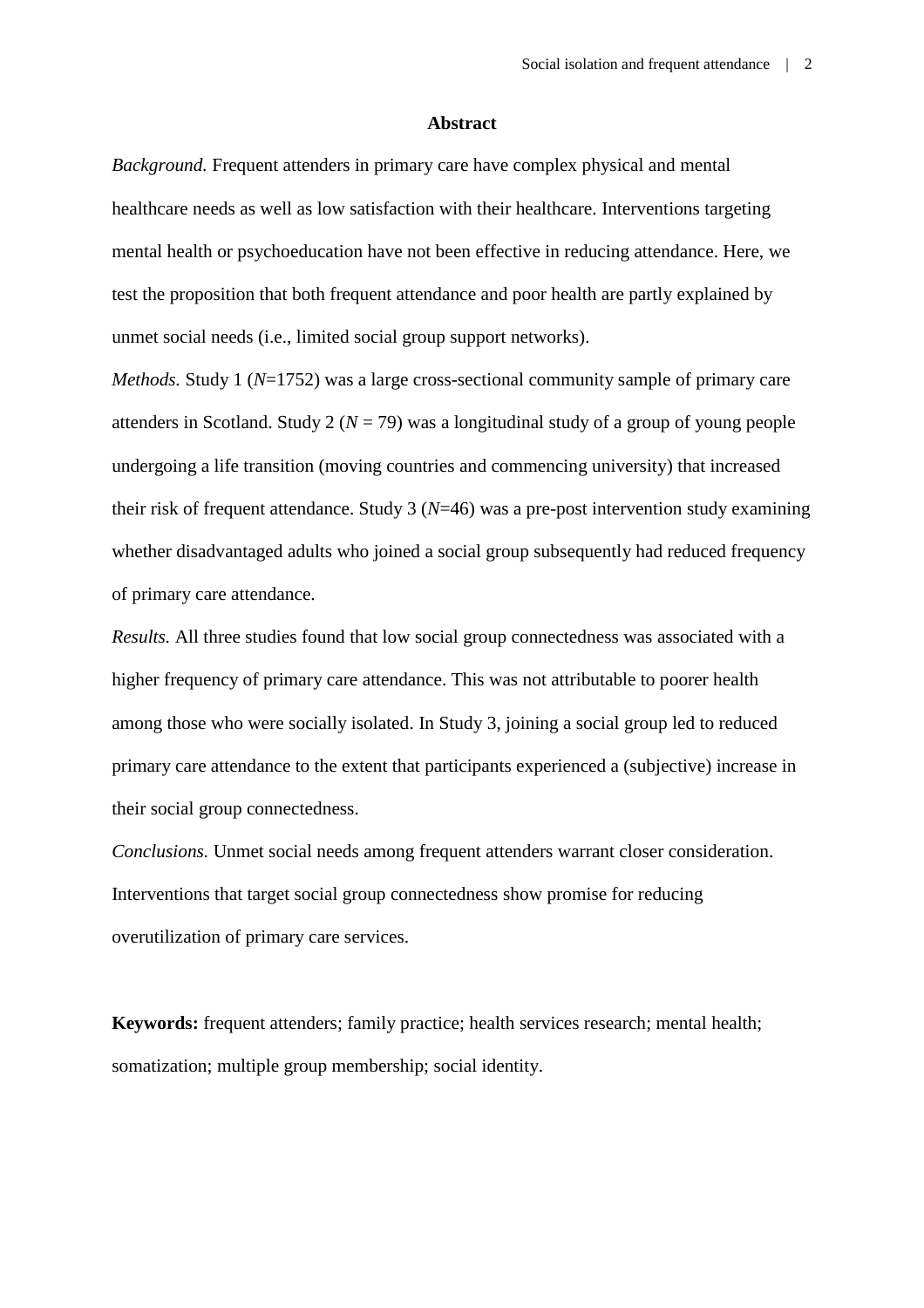#### **Social isolation predicts frequent attendance in primary care**

Frequent attenders in primary care warrant research investigation for at least three reasons. The first is economic: the top 10% of attenders account for 30-50% of appointments with general practitioners (GPs; 1), and are therefore a considerable strain on the healthcare system. If the needs of this population could be served in less practitioner time, this would reduce waiting times and improve outcomes for all patients. A second reason for concern is that these patients are typically dissatisfied with the quality of healthcare they receive (2). This is reflected in their ongoing health profile, which is typically one of complex physical and mental illness and slow decline over time. This suggests that the primary care model is one that may not be optimally suited to the needs of the frequent attender population (3, 4). A third reason why frequent attenders warrant further research is that they are often cited by physicians as a cause of occupational stress and burnout (5, 6): these are "heartsink" patients who challenge one's sense of professional competence and efficacy.

Perhaps unsurprisingly, relative to other patients, frequent attenders are more likely to be experiencing poor physical health as well as poor mental health (7), usually reporting several comorbid chronic diseases that require ongoing management (2, 8). Frequent attendance in primary care is, of course, at least in part attributable to this health profile, although researchers have generally agreed that undiagnosed mental illness and somatization are also major contributors to frequent attendance (9-12). Demographically, frequent attenders are typically older women and they are more likely to be socioeconomically disadvantaged (13, 14).

Several interventions have been trialled to reduce frequent attendance, in the interests not only of triaging resources but also of improving patient outcomes and reducing physician burnout. A review (15) identified 5 randomised controlled trials that have been conducted to assess 4 different interventions, all of which focused either on mental health,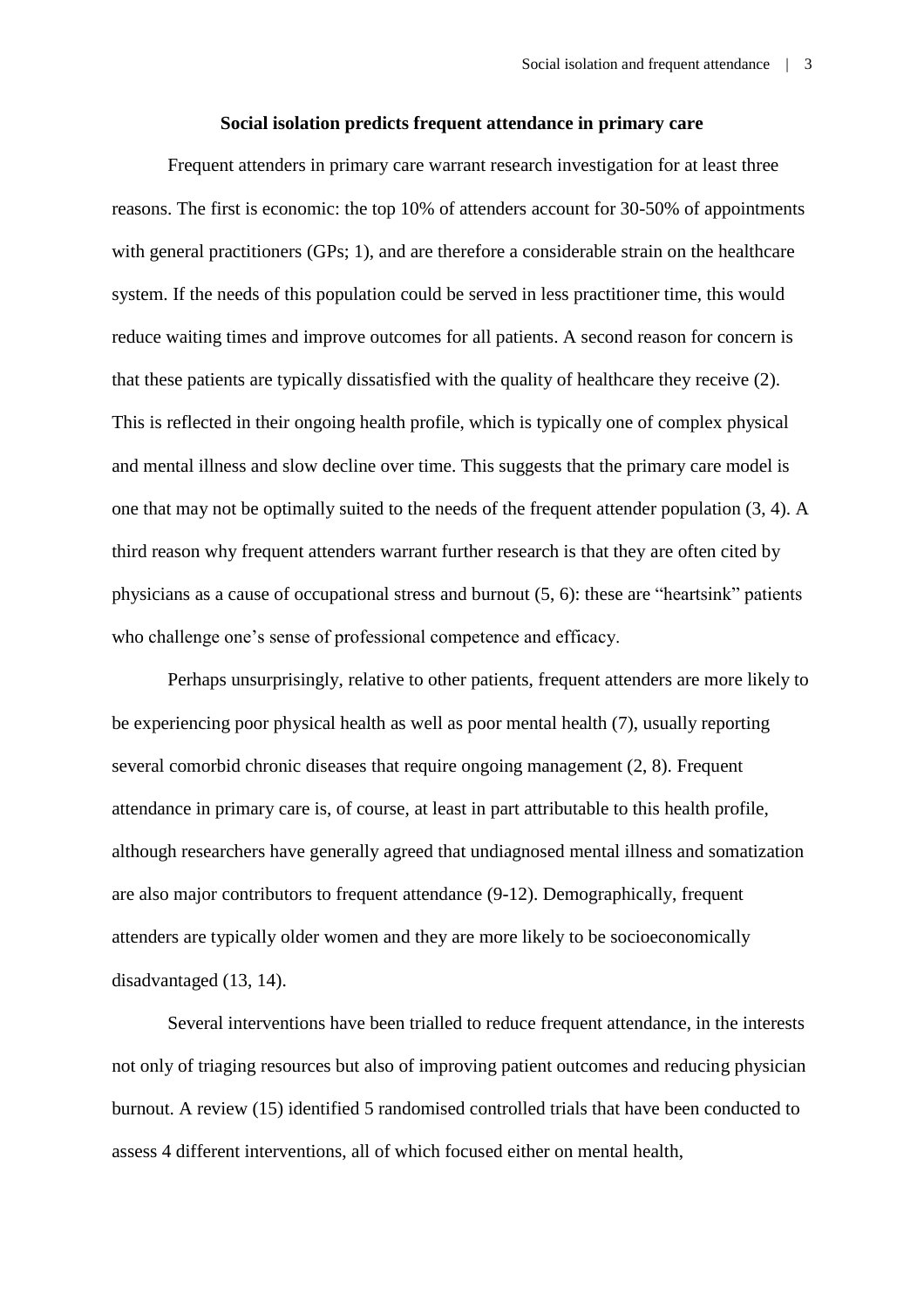psychoeducation, or some combination thereof. Although two of these interventions led to a reduction in depression symptoms (16, 17), unfortunately, none improved quality of life. Moreover, none of these interventions reduced primary care attendance, and in fact, one intervention lead to a significant increase in frequency of attendance (16, see also 18). These disappointing results suggest the need for further research – not only to trial novel approaches to intervention, but also to test alternative hypotheses about the causes of frequent attendance and the specific needs of this population.

#### **Social isolation and frequent attendance**

It is interesting that, despite low satisfaction with health services, frequent attenders continue to present in primary care. A functional behaviour approach (19) would suggest that the persistence of attendance indicates that it meets some need of patients. A study by Carter and colleagues (20) is relevant here, although it targeted frequent attenders at Accident and Emergency, rather than primary care. This study found 8 regular "check in" postcards from hospital staff reduced suicidal readmissions by 50% over a five-year follow-up. This study hints that social factors and not merely medical factors may play a role for at least some frequent attenders.

Consistent with this, previous research has indicated that frequent attenders are more likely to be experiencing interpersonal problems (21, 22) and to be socially isolated, both objectively (i.e., divorced, unemployed) and subjectively (i.e., lonely; 23). This is also in line with epidemiological literature, which has found that social exclusion (often due to stigmatised group memberships) co-occurs with socioeconomic disadvantage and poor health, and that the vast majority of people affected by such exclusion are women (24, 25). This is relevant because there is a large and robust evidence base demonstrating that social isolation is aversive (26, 27), and that people engage in a variety of strategies to counteract it. We propose that for some marginalised members of the community, their primary care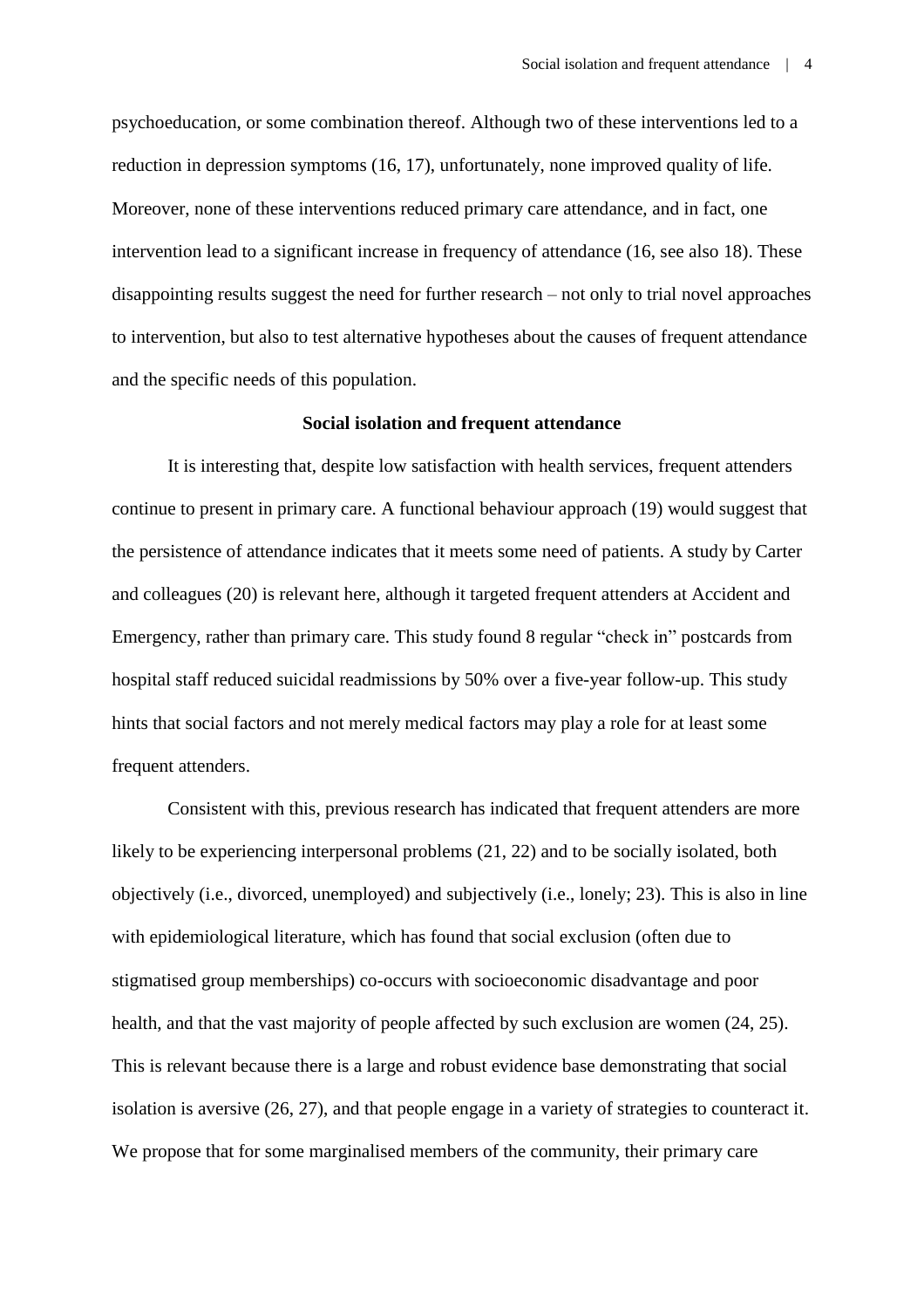physician may be one of the few forms of regular, supportive contact that is socially sanctioned and affordable. Social isolation may therefore directly predict increased frequency of attendance.

Furthermore, social isolation is also a well-established risk factor for ill-health (28, 29), with some meta-analyses suggesting that social isolation is a stronger predictor of mortality than some more "common suspects" such as obesity and hypertension (30, 31). Much of this research has focused on social group connectedness, in the form of subjective self-definition in terms of particular group memberships (e.g., a teacher, a member of the church, a metalhead). Studies have suggested that group memberships not only protect against a decline in mental health (32), but that they are also associated with fewer health risk behaviours such as smoking (33, 34). The benefits of social group membership for health have been shown to also be strong among vulnerable communities, such as people experiencing homelessness (35) and people recovering from trauma (36).

#### **The Current Project**

We conducted three studies to test the degree to which social isolation might affect frequent GP attendance – either directly, or indirectly via its detrimental effect on health. Table 1 summarises the population, design, and analytic approach of each study. Across all three studies, we operationalised social isolation as the lack of subjectively meaningful connections to social *groups*. This approach is consistent with the emerging evidence base that social identity derived from membership in groups is the 'active ingredient' in social connectedness that provides its protective health benefit (e.g., 37, 38, 39). Study 1 was a cross-sectional study of all consenting patients at a stratified sample of five GP clinics from across Scotland. Study 2 involved a natural experiment looking at the longitudinal effect of a life transition (moving overseas to study) on social group connectedness, health, and primary care use.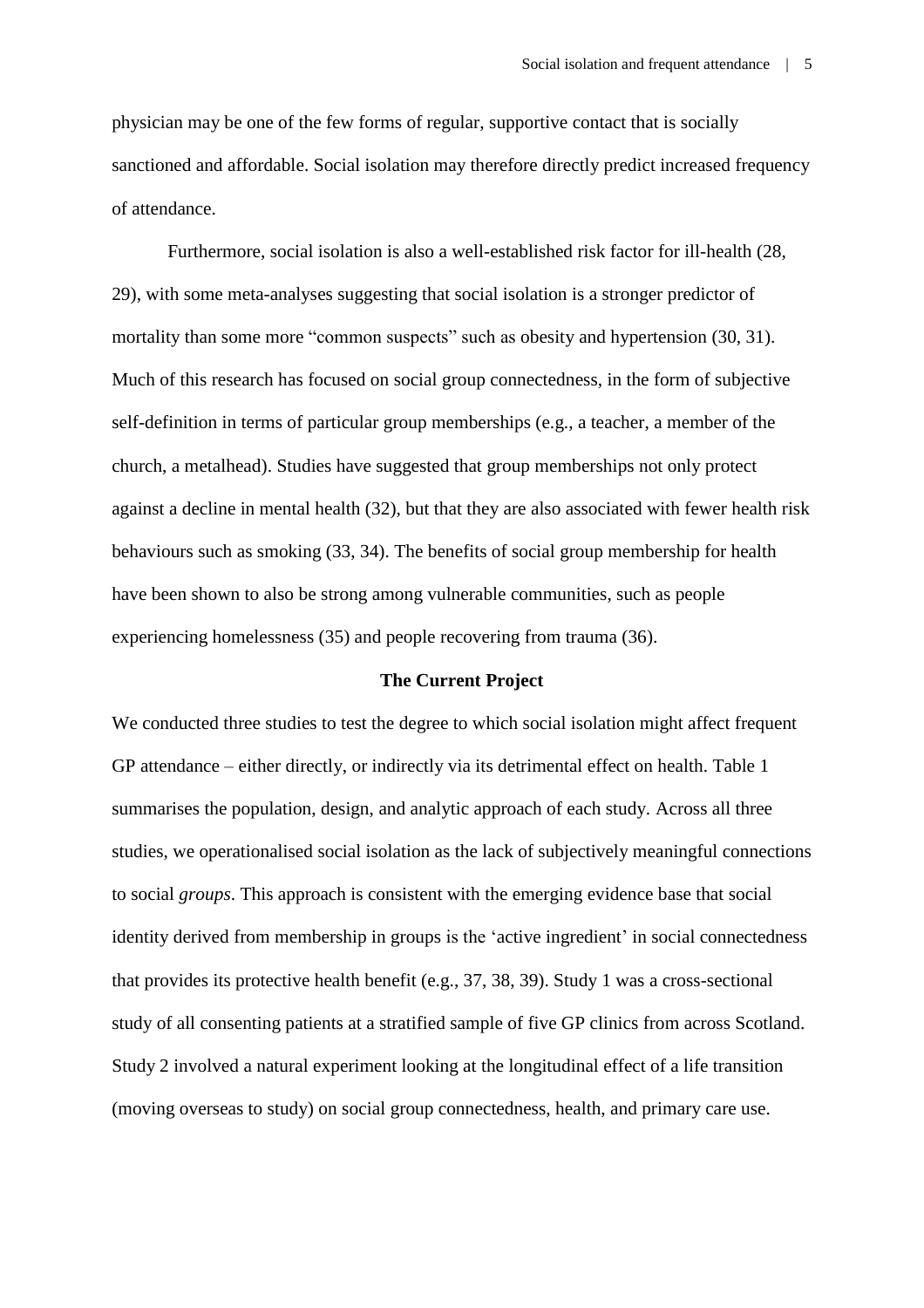Study 3 investigated the utility of an intervention with disadvantaged adults to increase social group connectedness as a means to improve health and reduce primary care attendance.

#### **Analytic Approach**

All three studies utilised hierarchical regression analyses to assess whether social group connectedness predicted frequency of primary care attendance (H1, H3 and H6). Study 3 additionally assessed whether frequency of attendance changed over time using a t-test (H5). All three studies then assessed whether this relationship could be accounted for by health status, conceptualised in terms of physical health (Study 1, H2), mental health (Study 2, H4), or subjective wellbeing (Study 3, H7). In all studies, health status was assessed both as a covariate in hierarchical regression analyses, then as a potential mediator in mediation analyses (using PROCESS Model 4, Hayes, 2012, 40).

#### **Study 1**

Study 1 involved a large community sample of Scottish adults and assessed the relationship between social group connectedness and frequency of primary care appointments: (1) over and above the effect of demographic factors known to be associated with frequent attendance (age, gender, and socioeconomic status); (2) over and above the effect of objectively measured indicators of chronic disease (systolic blood pressure, body mass index and the number of medications prescribed in the last six months). Systolic blood pressure (SBP) and body mass index (BMI) were chosen as measures of physical health for four reasons: (a) they are primary indicators of 'metabolic syndrome', including cardiovascular disease, diabetes and stroke, (b) they are established risk factors for frequent attendance, (c) data were available for the majority of people in the sample and (d) these are objectively measured indicators, which may be more reliable and valid than physicianrecorded diagnoses or self-reported symptoms. Together with number of drug prescriptions each patient had received, these measures of health status were taken from patient's health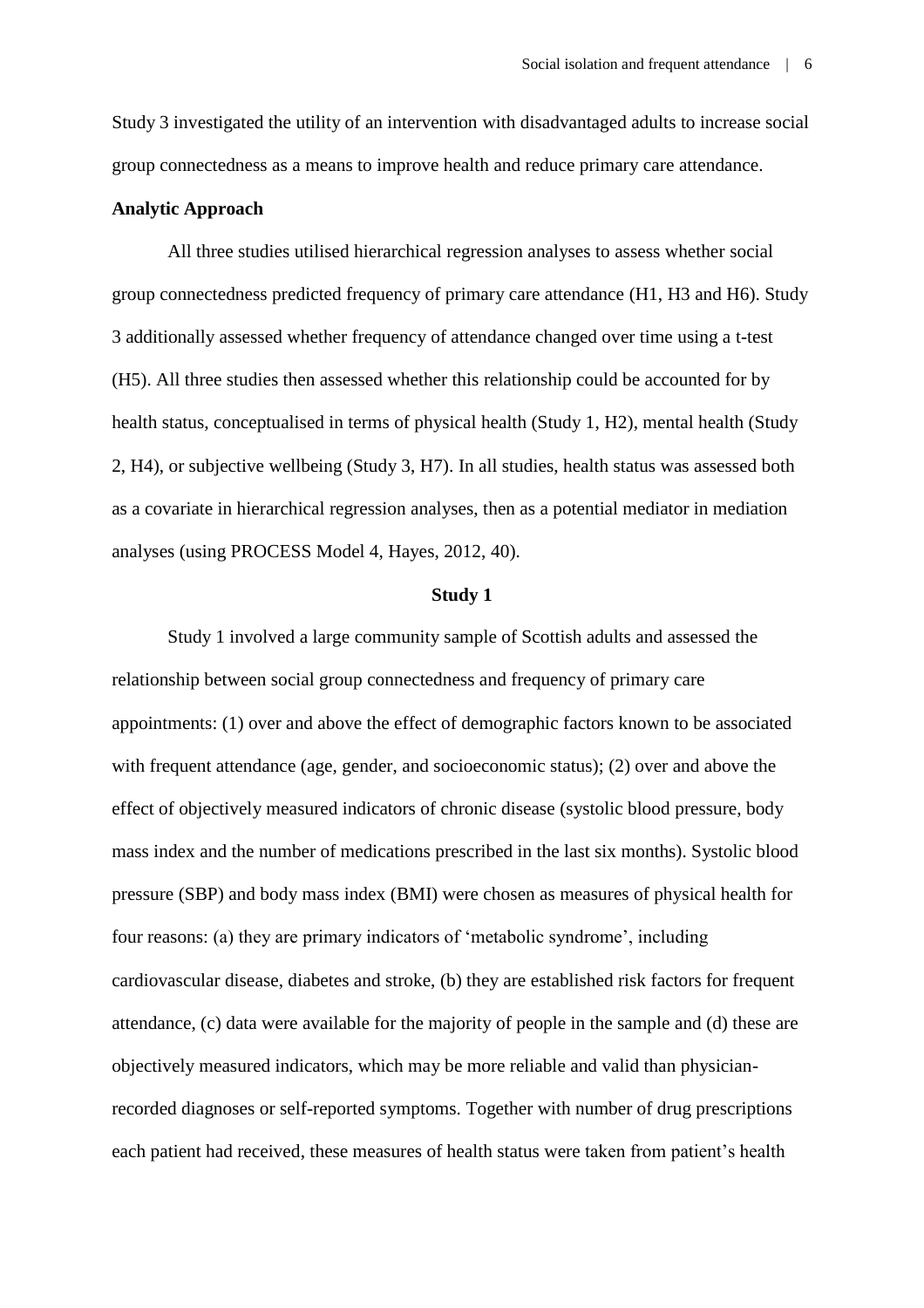records as a proxy for the multiple chronic physical conditions that are often associated with frequent attendance.

The first hypothesis (H1) stated that social group connectedness would negatively predict the frequency of primary care attendance. The second hypothesis (H2) stated that the effect of social group connectedness on attendance would not be fully accounted for by the effect of health status. H2 was tested in two ways, first by adding indicators of health status to the regression model as covariates (H2a), and second using a mediation analysis whereby we expected the direct effect of social group connectedness on frequency of attendance to remain significant after accounting for any indirect effect via health status (H2b).

## **Study 1 Method**

Participants were patients from five GP surgeries in three diverse locations across Scotland (some rural, some urban, some high SES, some low SES). Each GP surgery posted participation invitations to all their patients for whom the study was deemed suitable (those over the age of 18 who did not possess terminal illnesses or conditions such as dementia or Alzheimer's disease). This was a total of 21,165 patients. Of these, 2508 patients (11.85%) returned the reply slip included with the invitation. These patients received a consent form and a questionnaire via post. 1824 patients (henceforth participants) completed and returned this questionnaire (1054 females; 770 males,  $M_{\text{age}} = 57.55$  years,  $SD = 14.57$ , range = 18-97 years); 1752 provided sufficient information on the variables of interest to be included in our analyses. Shortly afterwards, the second author visited each of the GP surgeries and collected relevant medical data for each of the participants from the surgery databases.

#### **Measures.**

*Frequent attendance.* Patients' attendance records at primary care were accessed for the preceding 6 months. On average, patients had visited their primary care clinic 3.83 times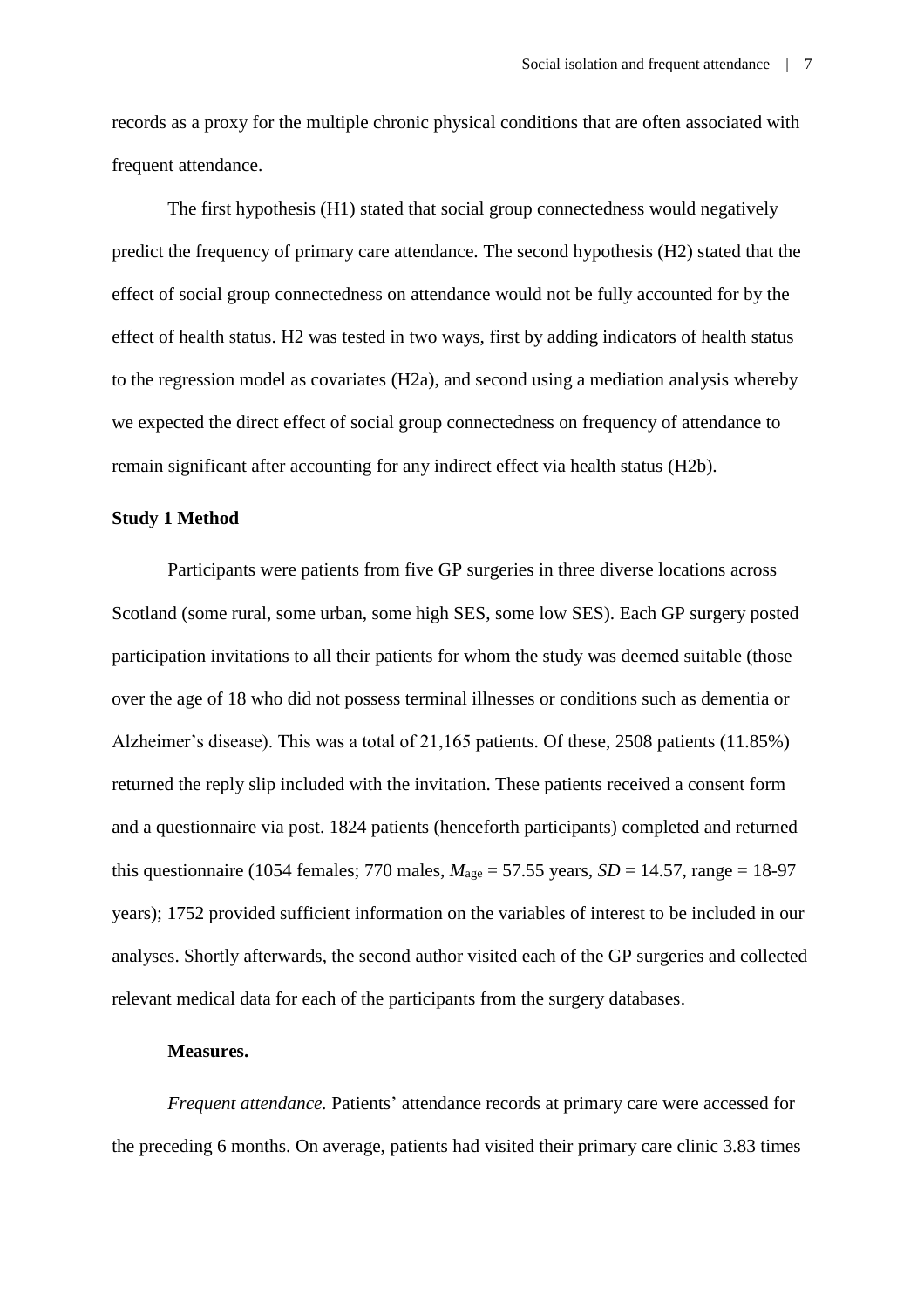in the last six months  $(SD = 5.50; \text{range } 0-70 \text{ visits})$ . In total, 74.3 percent of patients had visited their doctor in the last six months.

*Social group connectedness.* We measured identification with the family, the local community, and a third group of the participant's choice. For each of the three groups, participants completed the four-item Group Identification Scale (33), which has been widely used in the investigation of the relationship between social groups and health (e.g., 41, 42). Each item was rated on a 1-7 scale (higher values = stronger identification), and the overall mean was found for each group. In accordance with validation studies, a participant was considered to identify with a particular social group if they scored 5 or more for that group (34, 43). We then counted the number of groups with which the participant identified (ranging between 0 and 3;  $M = 2.18$ ,  $SD = .90$ ).

*Body Mass Index.* BMI was calculated from physician-recorded height and weight. Only participants who had their weight recorded by their primary care physician a maximum of 365 days (i.e., 12 months) beforehand were coded as having valid BMI data (N=687). Of these participants, 36.5% were obese (BMI of 30 or greater).

*Systolic blood pressure.* SBP was recorded from chart data. Only participants who had their blood pressure recorded by their primary care physician a maximum of 365 days (i.e., 12 months) beforehand were coded as having valid SBP data ( $N = 944$ ). Of these participants, 28.9% were hypertensive (i.e., had SBP of 141 or more for patients under 79 years of age, or 151 or more for patients aged 80 or over; or diastolic blood pressure of 90 or more, or both).

*Drug prescriptions.* The number of drug prescriptions made each participant by their GP in the last six months was recorded, including repeat prescriptions. Outliers were recoded so the maximum value on this measure was 10, resulting in a mean number of prescriptions of  $3.29$  (SD =  $3.22$ ).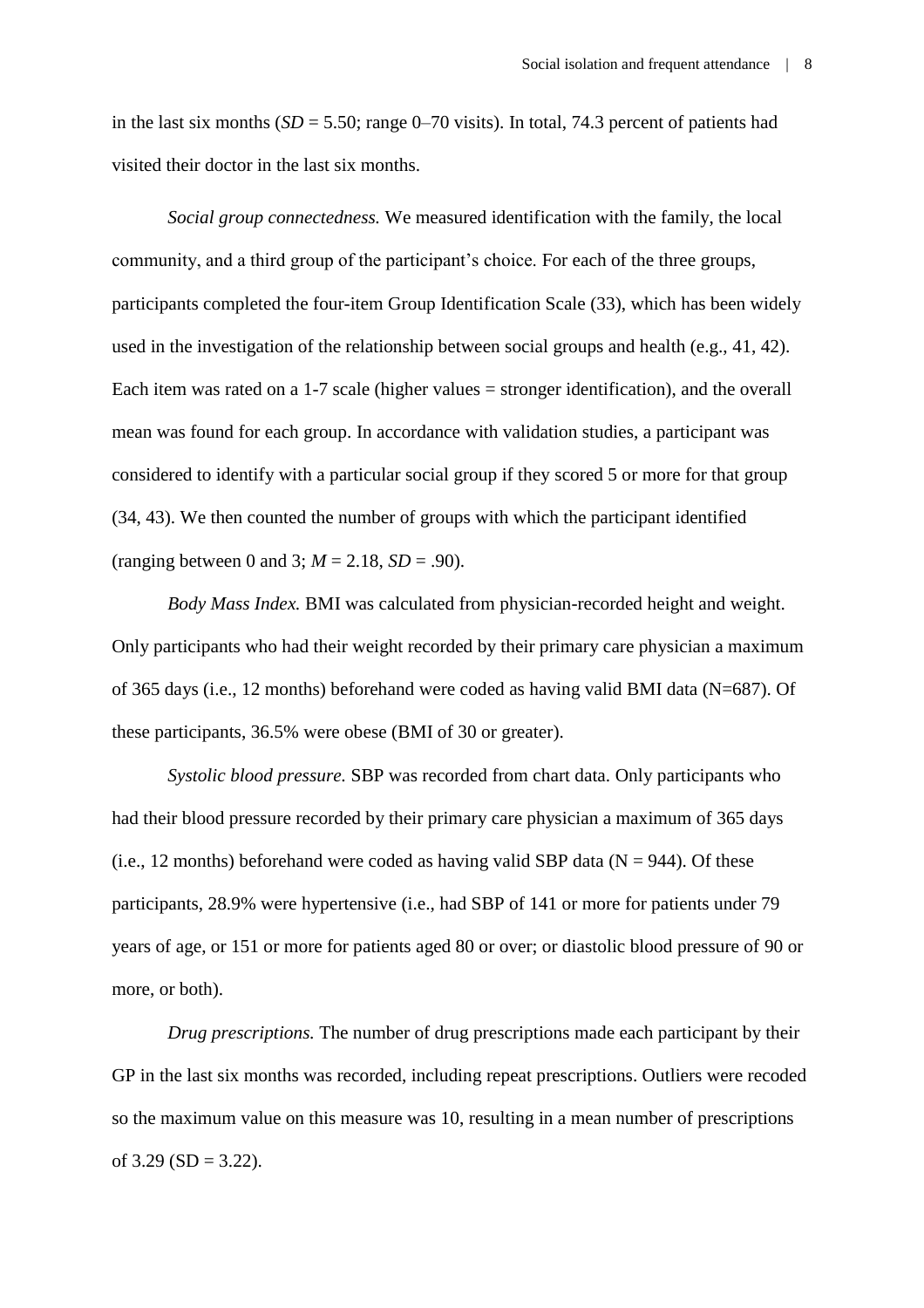*Socioeconomic status.* The location of each participants' GP surgery was used as a proxy measure of socioeconomic status. Specifically, practices were categorized on the basis of postcode as lowest status (1), medium status (2) or high status (3).

#### **Study 1 Results**

Of the 1752 participants, 57.3% were female and 49.4% were in employment of some form. Descriptive statistics for all the focal variables are presented in Table 2.

To assess the primary hypothesis (H1), a regression analysis was run with frequency of attendance as the dependent variable (see Table 3). The three key demographic variables (gender, age, and socioeconomic status) were entered at Step 1, and social group connectedness was entered at Step 2. Step 1 accounted for five per cent of variance in appointment frequency, with age ( $\beta = .22$ ,  $p < .001$ ) and socioeconomic status ( $\beta = .10$ ,  $p <$ .001) both significant predictors. At Step 2, social group connectedness was added ( $\beta$  = -.06,  $p = .009$ ), which led to a significant increase in the percentage of variance explained by the model  $(F_{change} (1, 1747) = 6.81, p = .009)$ . This effect was such that a patient with no important group connections had attended their primary care provider an average of 4.69 times in the past six months, compared to an average of 3.52 appointments among those patients with three important group connections.

To assess H2a, the regression analysis for H1 was repeated adding the three indicators of physical health to Step 1: BMI, SBP and drug prescriptions. Only participants who had valid blood pressure and weight data from the past 12 months available were included in the analysis ( $N = 645$ ). In this analysis, only number of drug prescriptions contributed significantly to the model at Step 1 ( $\beta$  = .52,  $p$  <.001), with the six covariates combined explaining 24 per cent of the variance in appointment frequency. Step 2 of the model added social group connections ( $\beta$  = -.08,  $p$  =.021), which led to a significant increase in the percentage of variance explained by the model,  $F_{change}(1, 637) = 5.37$ ,  $p = .021$ . Therefore,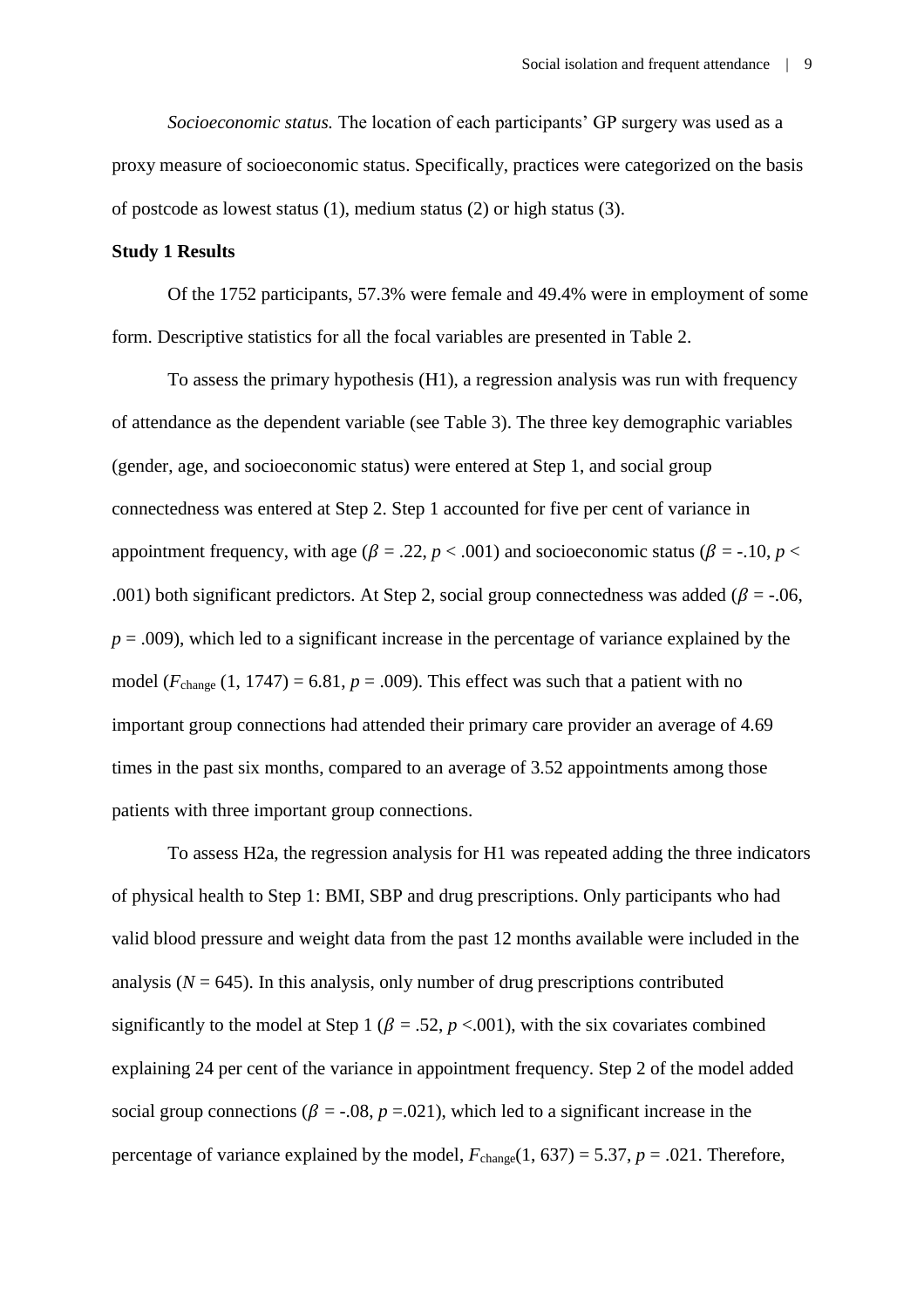social group connectedness was associated with reduced appointment frequency over and above three key indicators of chronic disease: BMI, SBP and drug prescriptions.

Finally, to test H2b, a mediation model was run  $(N = 645;$  PROCESS model 4; 40). This model tested whether the effect of social group connectedness on frequency of attendance could be fully explained via its effect on physical health status. Social group connectedness was included as the independent variable, with number of drug prescriptions, BMI and SBP included as the mediators and appointment frequency as the dependent variable. In each mediation model, all variables have been standardised to provide beta coefficients. The same covariates of gender, age and socioeconomic status were also included. This analysis revealed no significant effect of social group connectedness on BMI  $(\beta = .02, \text{CI: } -.06, .10, p = .677),$  SBP ( $\beta = -.03, \text{CI: } -.10, .05, p = .487$ ), or number of drug prescriptions ( $\beta$  = -.02,CI: -.09, .05,  $p = .622$ ). In keeping with this, the indirect effects of social group connectedness on frequent attendance via BMI ( $\beta$  = .00, CI: -.01, .01), SBP ( $\beta$  = .00, CI: -.01, .01) and drug prescriptions ( $\beta$  = -.01, CI: -.07, .03) were also non-significant. There was, however, a significant direct effect of social group connectedness on frequent attendance in the final model ( $\beta$  = -.10, CI: -.19, -.02,  $p = .021$ ). The direct effect of drug prescriptions was also significant ( $\beta$  = .62, CI: .53, .71,  $p < .001$ ). Therefore, and consistent with H2b, the effect of social group connectedness on frequency of attendance was not attributable to its relationship with physical health status.

Importantly, the tests of H1 and H2 were robust, yielding comparable results when alternative approaches to the regression models were tested. For instance, the results were substantively the same if: (a) covariates are not included in the analysis, (b) categorical indicators are used for obesity and hypertension, or (c) depression status, as measured using the Major Depression Inventory, is included as an additional covariate in Step 1.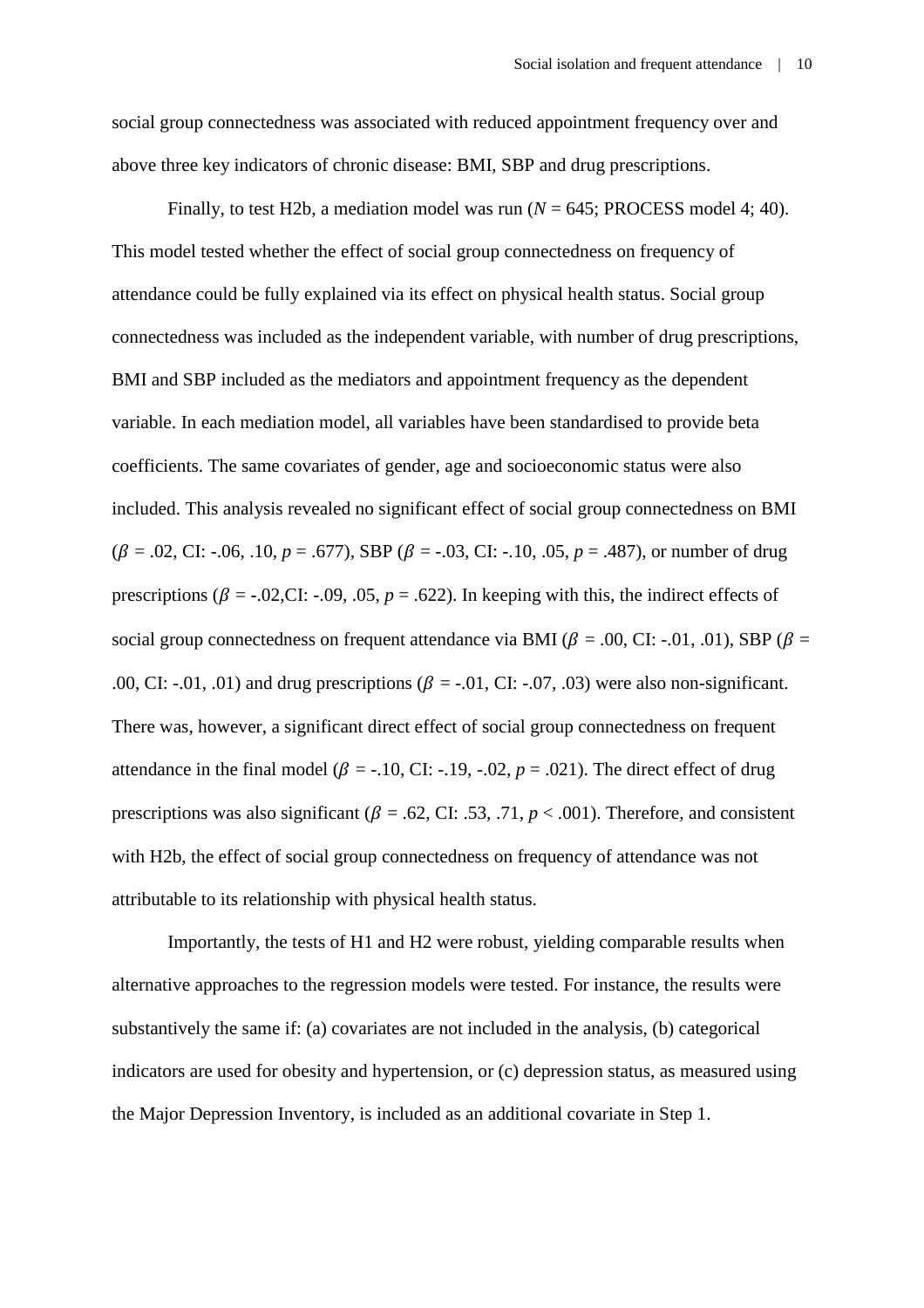#### **Study 1 Discussion**

Study 1 found a significant relationship between social group connectedness and reduced frequency of primary care attendance after controlling for established predictors of frequent attendance such as age, gender, and socioeconomic status. This relationship remained significant after controlling for measures of physical health status taken by the primary care physician (specifically, BMI and SBP), as well as the number of drug prescriptions received in the last six months. The fact that the association remains significant even when accounting for the number of drug prescriptions a person has received is particularly surprising, given that receipt of most prescriptions requires an appointment with a physician. Furthermore, the effect of social group connectedness on attendance was not attributable to the protective effect of social group connectedness on health. In sum, Study 1 established that lack of social group connectedness may warrant further investigation as a risk factor for frequent attendance in primary care.

Study 1 had several strengths, including its large, diverse sample, and the availability of GP records for measures of attendance, prescriptions, BMI and SBP (rather than relying on patient report). Ideally, however, patient histories across several years might have been extracted, rather than only six months of data as was available for this study. Another drawback of Study 1 is that the response rate was relatively low, and so we cannot be confident that it is representative of the Scottish population of general practice attendees more generally. Based on previous research using similar recruitment strategies, we expect that our sample may underrepresent people who rarely attend primary care (only registered patients could be invited to participate) and overrepresent middle-aged, middle-class women (44). It is also the case that our sample is older and less healthy than a general population sample, but this is to be expected given that these characteristics are associated with attendance in general practice (45). Nevertheless, our participants were not at high risk of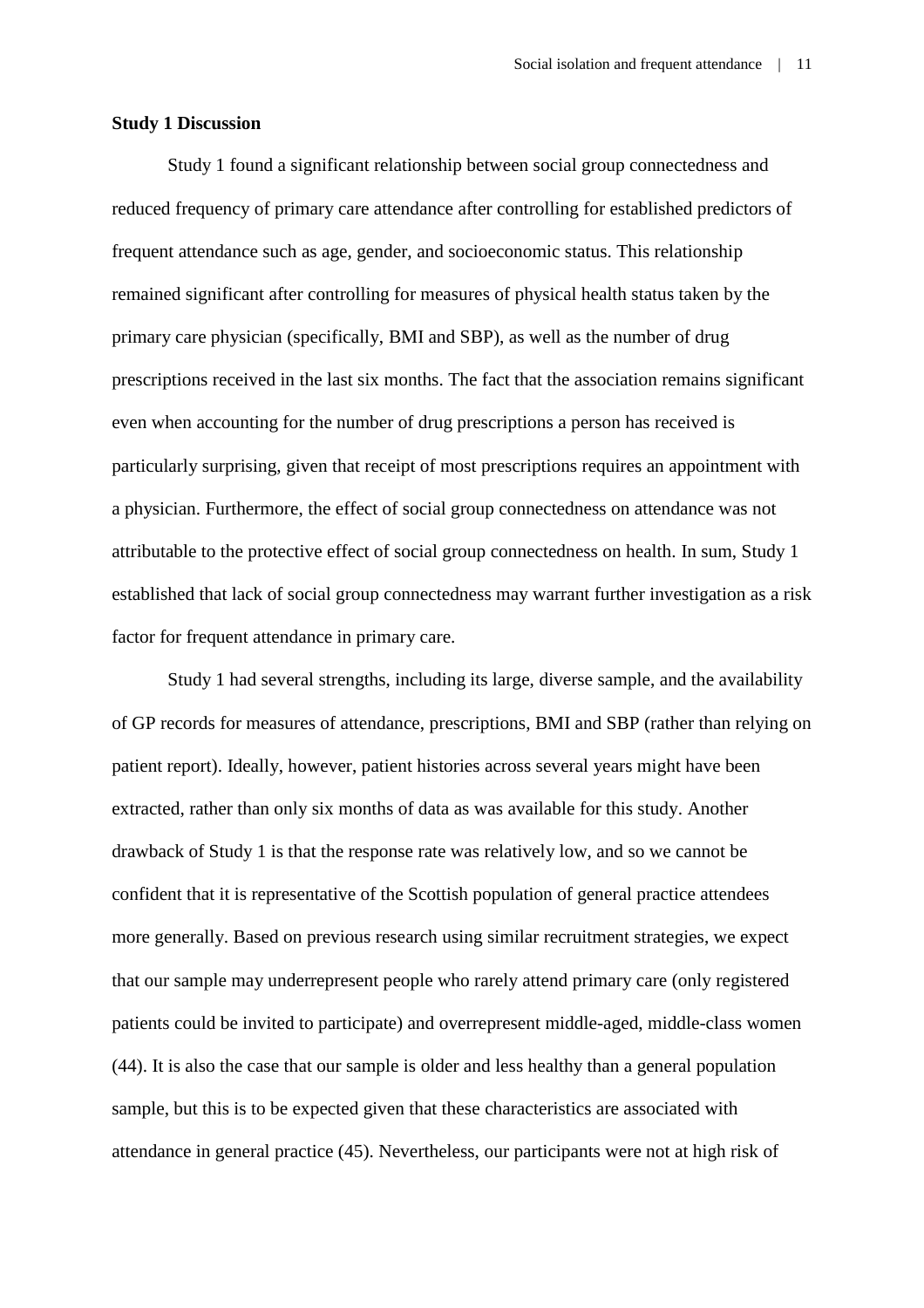frequent attendance, and the cross-sectional design of our study means that causality cannot be inferred. It is, however, worth noting that the reverse causal pathway, whereby frequent attendance in primary care leads to less social group connectedness, does not seem plausible. However, a third variable, such as poor mental health, might feasibly lead to both increased GP attendance and social isolation. Study 2 aims to address these weaknesses by investigating the hypothesized relationships longitudinally.

#### **Study 2**

Study 2 was a longitudinal study of a population going through a life transition that is known to compromise both social group connectedness and health: beginning university in a foreign country (46,47). Study 2 focused particularly on mental health status and its relationship with service use, as among young adults, poor psychological health is a much more common reason for frequent attendance in primary care than poor physical health (48). The sample comprised international students ( $N = 79$ ) commencing university at a large Australian university, surveyed at the beginning and end of semester. This pre-post transition design was used as a natural experiment to assess whether decreased social group connectedness over time correspond to increased health service use (H3). We further assessed whether any increase in primary care attendance could be fully attributed to worsening health status, or whether there is a direct protective effect of social group connectedness on primary care attendance (H4).

#### **Study 2 Method**

Participants were from diverse backgrounds and reported 20 different countries of origin. The majority had a South-East Asian background (25% from Malaysia, 19% from Indonesia, 15% from Singapore). Two-thirds of the sample were female, with an average age of 22 years (SD = 3.97; range 17-37). Full descriptive statistics are presented in Table 2.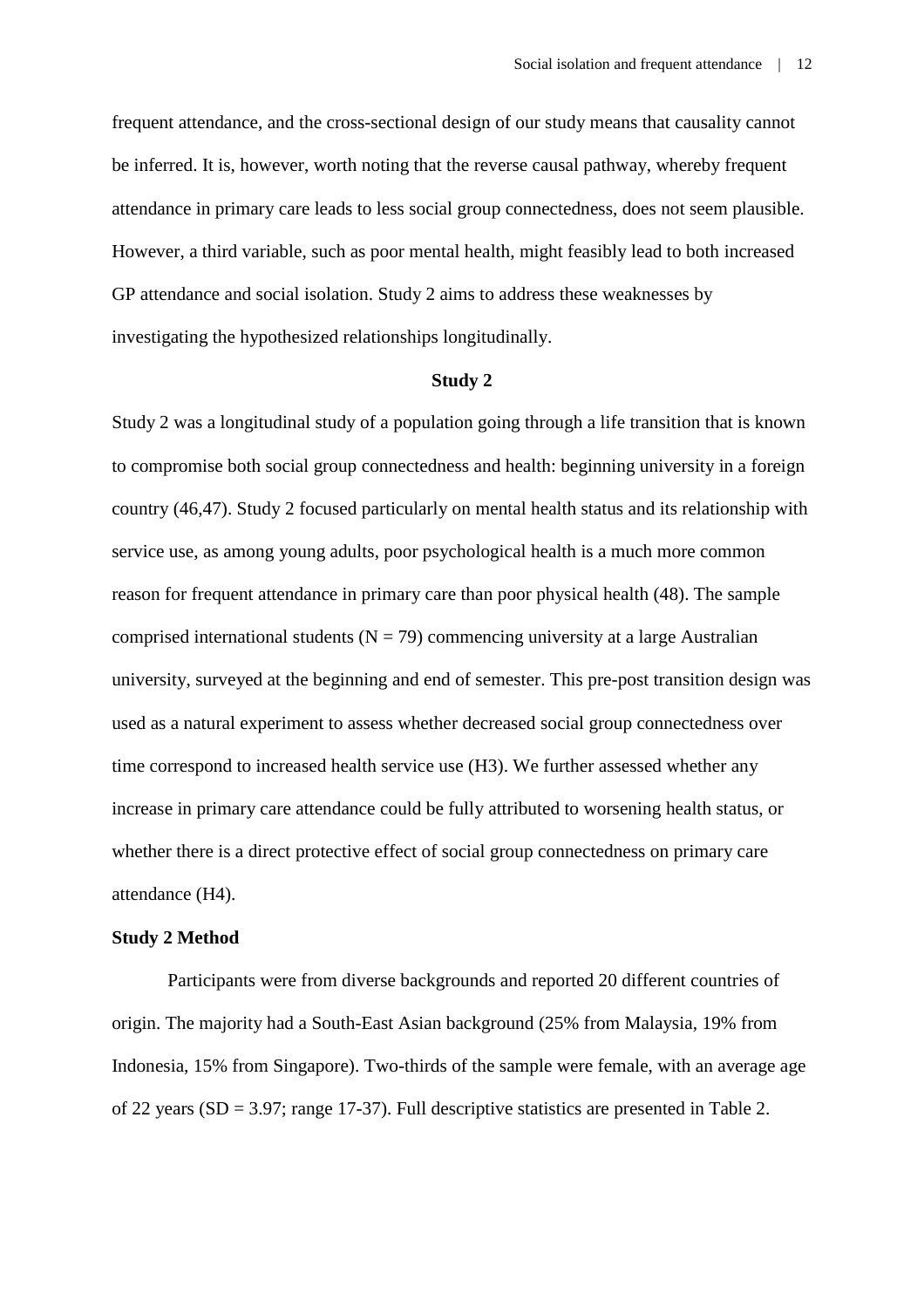Participants were eligible if they were international students in their first semester of study at a large Australian university, and were recruited in the first three weeks of semester through university social media, advertisements at halls of residence and events for international students. Participants completed measures of social group connectedness, mental health and primary care attendance at Time 1 (T1; in the first three weeks of semester) and Time 2 (T2; in the last three weeks of semester; approximately four months later).

#### **Measures.**

*Social group connectedness.* Unlike Study 1, participants were not prompted with specific social groups, but were instead asked to generate up to six groups to which they felt psychologically connected (following 49; see also 43). Participants were given the following definition of what constitutes a social group:

Please think about **all the groups that you belong to**. These groups can take **any form**, for example, they could be broad opinion-based or demographic groups (e.g., feminist; Australian); leisure or social groups (e.g., book group or gardening group); community groups (e.g., church group); sporting groups (e.g., rugby or tennis club); work groups (e.g., sales team); professional groups (e.g., trade union); or any others you can think of."

After writing the names of up to six groups, participants were then asked to rate the importance of each group to them on a scale from 1 "Not at all important" to 7 "Extremely important". As in previous research, the number of groups that received an importance rating of 5 or higher were summed to provide an index of social group connectedness (37, 43).

*Primary care attendance.* Participants were asked how many times they had visited their General Practitioner in the last month. This time period was chosen because the participants in Study 2 had moved countries a varying amount of time prior to commencing university, and we aimed to keep *access* to primary care in the new country comparable across participants and across time periods. Therefore, we chose a short time period for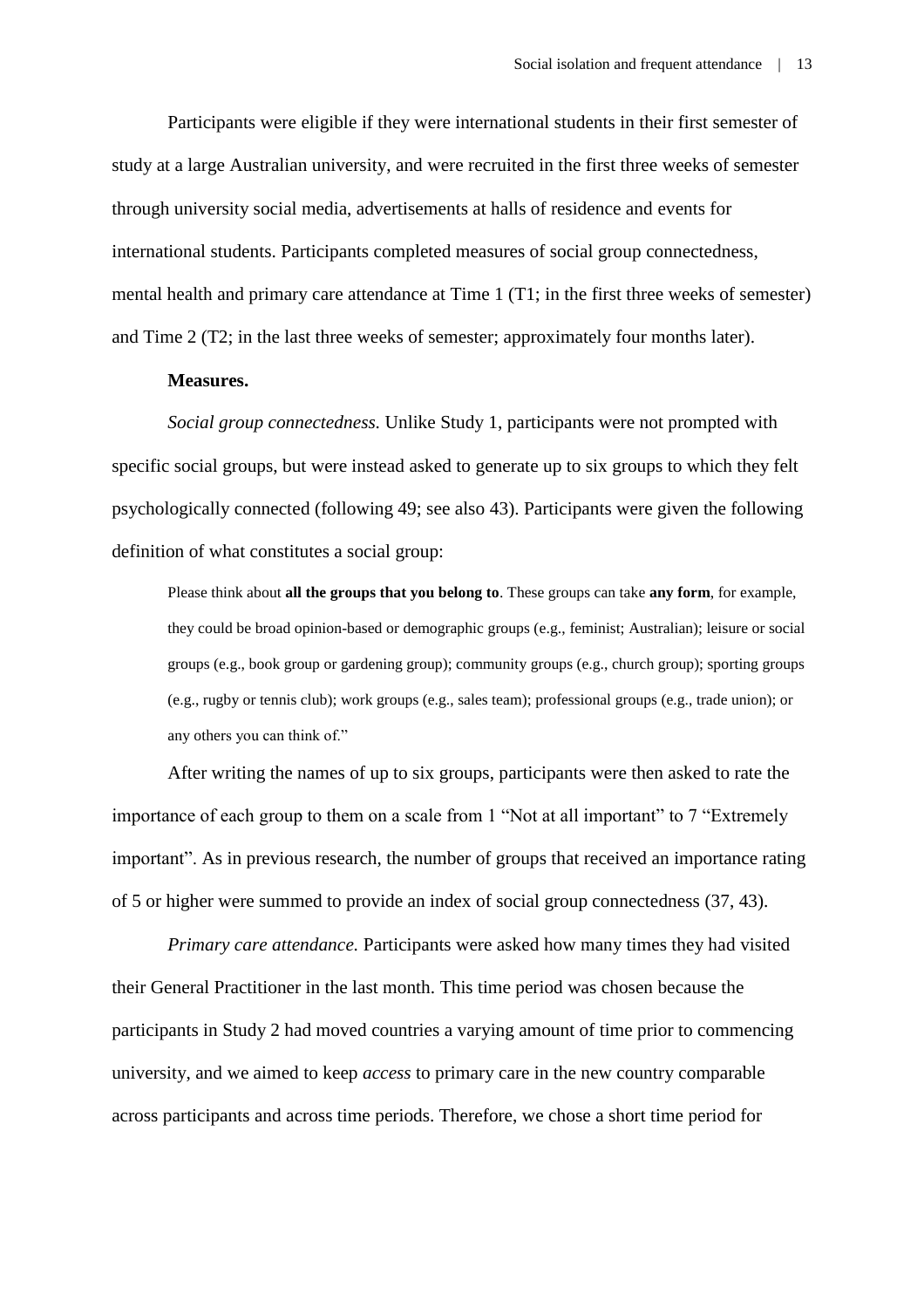retrospective recall of frequency of attendance so that, for the majority of participants, the recall window would be entirely post-relocation at both time points (1, 50).

*Mental ill-health.* The Depression Anxiety Stress Scales – 21 item short-form (DASS; 40) total score was used as a global indicator of mental ill-health. This self-report measure includes questions about depression, anxiety, and stress symptoms (e.g., "I find it hard to wind down"). The DASS has been found to be reliable and valid in both clinical and nonclinical samples (51, 52). Reliability in the current study was also high ( $\alpha_{\text{TI}}$ = .92;  $\alpha_{\text{TZ}}$ = .95). Study 2 analyses yield virtually identical results if the DASS depression and DASS anxiety subscales are used as our indicators of mental health, entered into the models either separately or together. Therefore, we used the DASS total score, both because we had no hypothesis regarding whether one presentation was more relevant to frequent attendance than the other, and to preserve power by reducing our number of variables in the analyses.

#### **Study 2 Results**

Descriptive statistics are presented in Table 2. A significant increase in frequency of attendance and mental ill-health was apparent over time, along with a significant decrease in social group connectedness.

H3 was tested in a regression model predicting frequency of primary care attendance at T2, see Table 4. Step 1 included T1 frequency of primary care attendance and T1 social group connectedness. Step 2 added T2 social group connectedness, in order to model how change in a person's degree of connectedness over a four-month period affected frequency of attendance.

Step 1 accounted for five percent of the variance in primary care attendance, with frequency of attendance at T1 the only significant predictor ( $\beta = .25$ ,  $p = .030$ ). The addition of T2 social group connectedness ( $\beta$  = -.26,  $p$  = .024) led to a significant increase in the percentage of variance explained by the model  $(F_{change} (1, 75) = 5.29, p = .024)$ . Consistent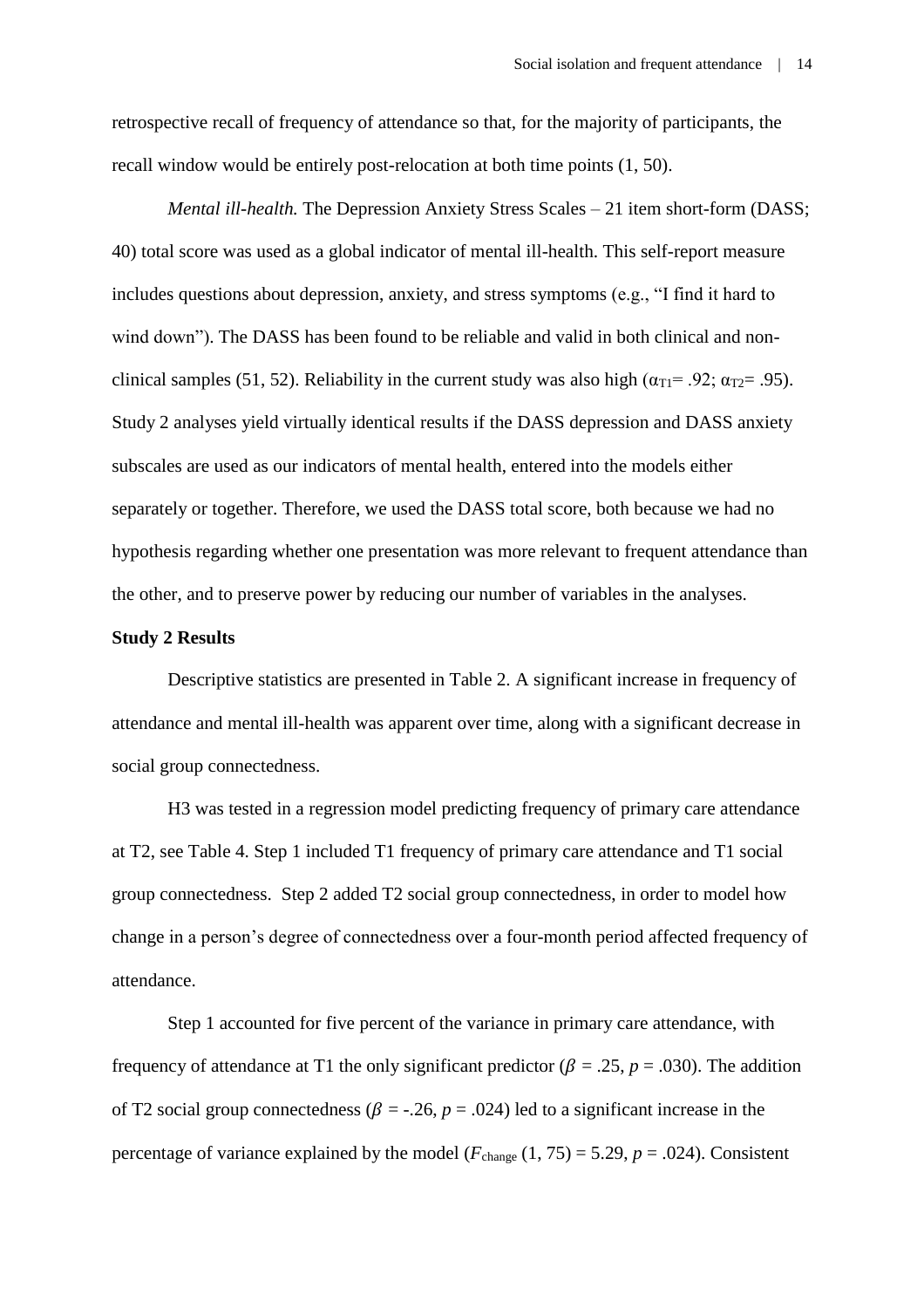with H3, this effect was such that the odds of being a frequent attender (more than one appointment in the last month) was six times higher for those who had 0 important groups compared to those who had three or more important groups.

A follow-up analysis to test H4a expanded the regression model adding T1 mental illhealth (at Step 1) and T2 mental ill-health (at Step 2) to the model. Unexpectedly, neither mental ill-health at T1 ( $\beta$  = .04,  $p$  = .759) or T2 ( $\beta$  = -.08,  $p$  = .557) significantly predicted primary care attendance after accounting for baseline frequency of attendance. However, T2 social group connectedness remained a significant predictor,  $(\beta = -0.29, p = 0.023)$ .

To assess H4b, a mediation model (PROCESS model 4; 40) was run with T2 social group connectedness as the independent variable, mental ill-health at T2 as the mediator, and T2 appointment frequency as the dependent variable. T1 measures of all three variables were included as covariates, and hence this model is best interpreted as testing how change in social group connectedness leads to change in primary care use (via change in mental illhealth). This analysis revealed a significant effect of social group connectedness on mental ill-health ( $\beta$  = -.26, CI: -.46, -.06,  $p = .012$ ). There was also a significant direct effect of social group connectedness on frequency of attendance,  $\beta = -0.29$ , CI:  $-.53$ ,  $-.04$ ,  $p = .023$ . However, there was no significant effect of mental ill-health on attendance ( $\beta$  = -.08, CI: -.36, .19,  $p = .557$ ), and therefore the indirect effect of social group connectedness on frequency of attendance was also non-significant ( $\beta$  = .02, CI: -.03, .14). Therefore, and consistent with H4b, the effect of social group connectedness on frequency of attendance was not attributable to its relationship with mental health status.

#### **Study 2 Discussion**

Study 2 found a significant increase over time in frequency of primary care attendance among this sample of students transitioning to university in a foreign country. Consistent with H3, the increase was predicted by a decline in social group connectedness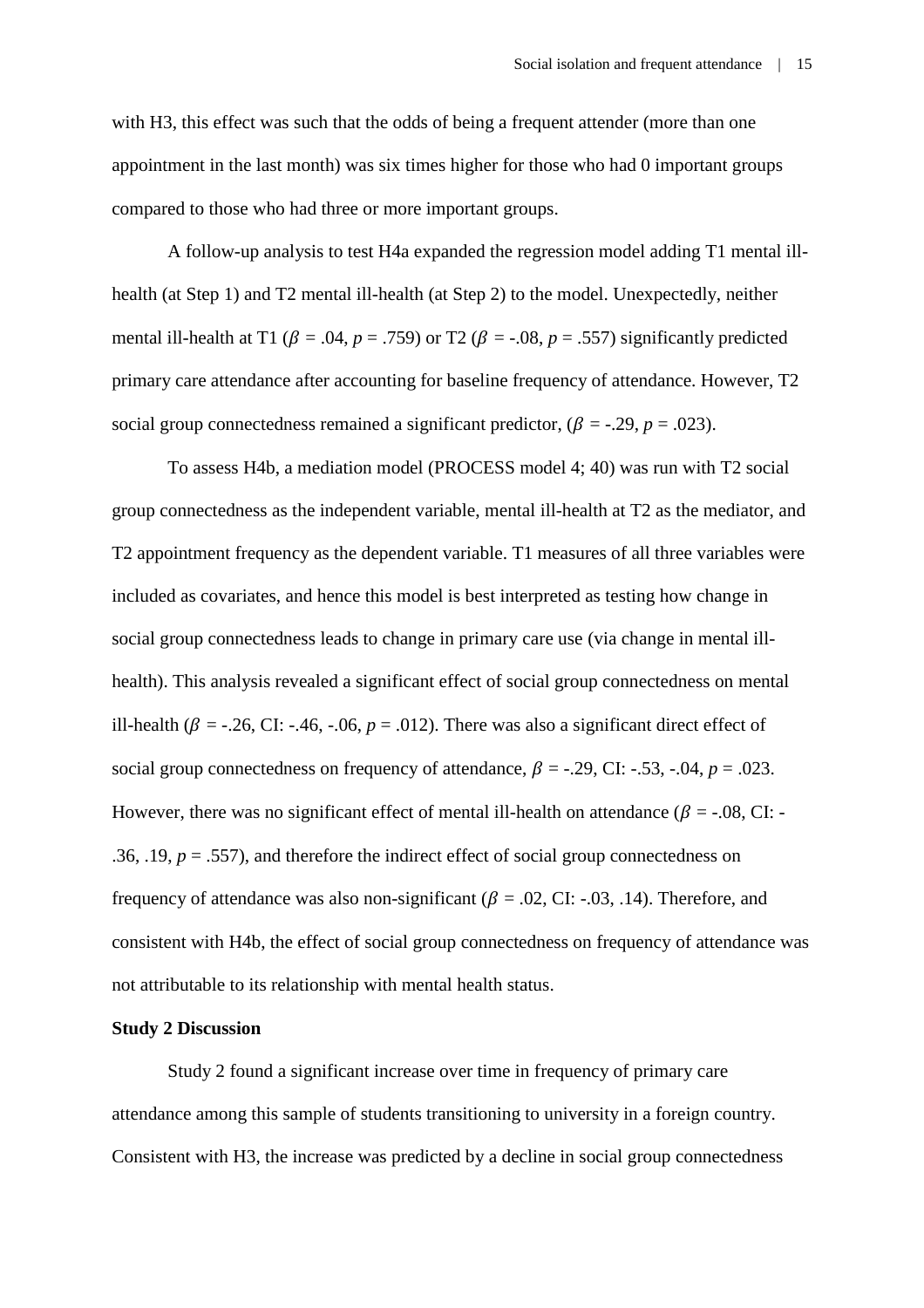over the same time period. In line with H4, the link between low social group connectedness and frequent attendance was not attributable to a concurrent decline in mental health.

A strength of Study 2 was its culturally diverse sample, which strengthens our confidence that the link between social group connectedness and primary care attendance are not limited to Western samples. Study 2 also allowed the investigation of this relationship among a population who were transitioning through a period of high risk, both for their health and their social group connections. Primary care physicians may be a particularly important point of contact for East Asian people experiencing mental illness, as research has indicated that this sample is more likely to experience and report physical symptoms (e.g., tiredness), rather than emotional symptoms (e.g., sadness, 53).

A weakness of the study, however, was that the very life transition which placed participants at risk (moving to a new country and commencing university) may also have made it challenging to access primary care during the study period (which is why we asked about GP appointments only across the past month). The lack of relationship between mental health and frequency of attendance was also unexpected, and should be interpreted with caution given it is inconsistent with prior findings (although none exist with a comparable sample). Nevertheless, Study 2 supports previous research suggesting that transition to university is a high-risk period for mental health and high use of primary care, and indicates that a reduction in social group connectedness may be a shared determinant of these outcomes. This suggests that a fruitful avenue in reducing frequent attendance among vulnerable populations may be social or community interventions that aim to increase and maintain social group connectedness. Study 3 investigates this possibility. Additionally, Study 3 includes a measure of participants' *subjective* evaluation of their health status, which, in capturing a person's awareness of and responsivity to their symptoms, may be particularly likely to drive frequent attendance.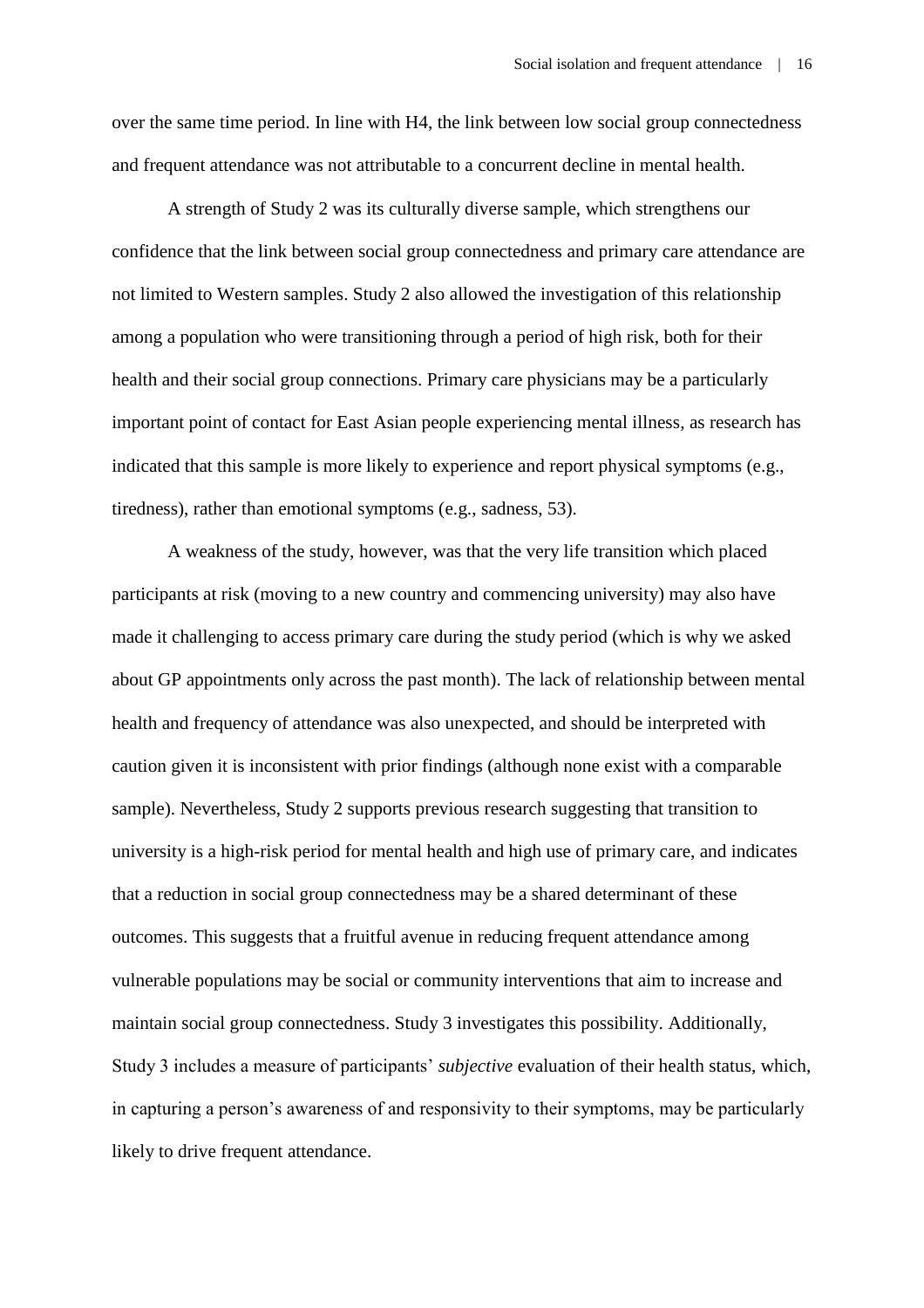#### **Study 3**

Study 3 was a small intervention pilot study  $(N = 46)$ , which assessed whether joining a community recreational group can reduce primary care utilisation three months later. The sample was a disadvantaged population who were at high risk of complex health problems, and were mostly high users both of primary care as well as specialist and emergency health services.

Three hypotheses were proposed. First, we hypothesized that joining a recreational group would lead to an overall reduction in primary care attendance at follow up (H5). Second, we hypothesised that the mechanism of this reduction would be an increase in social group connectedness over the same time period (H6). Third, we hypothesised that the relationship between increased social group connectedness and reduced frequency of attendance would not be fully accounted for by improved health status (H7). Study 3 focused on subjective wellbeing as an indicator of health, a variable which has been widely used in epidemiological research and has been found to be a reliable predictor of primary care consultations and longevity (54).

#### **Study 3 Method**

Participants were 46 disadvantaged community members (75% female, mostly not employed, *M* age 45) who were facilitated to join a recreational social group. Participants joined a social group that best matched their interests and circumstances (e.g., indoor soccer, sewing), from a variety of groups run by a non-government organization (*Reclink*). Groups were run weekly in a disadvantaged regional area and mostly facilitated by social workers. Referral pathways to the groups included discharge from psychiatric hospital, domestic violence services, drug and alcohol services, and housing services. Therefore, participants' healthcare needs were typically high and complex. Importantly, participants' use of healthcare services was not discussed or discouraged in the social groups, which focused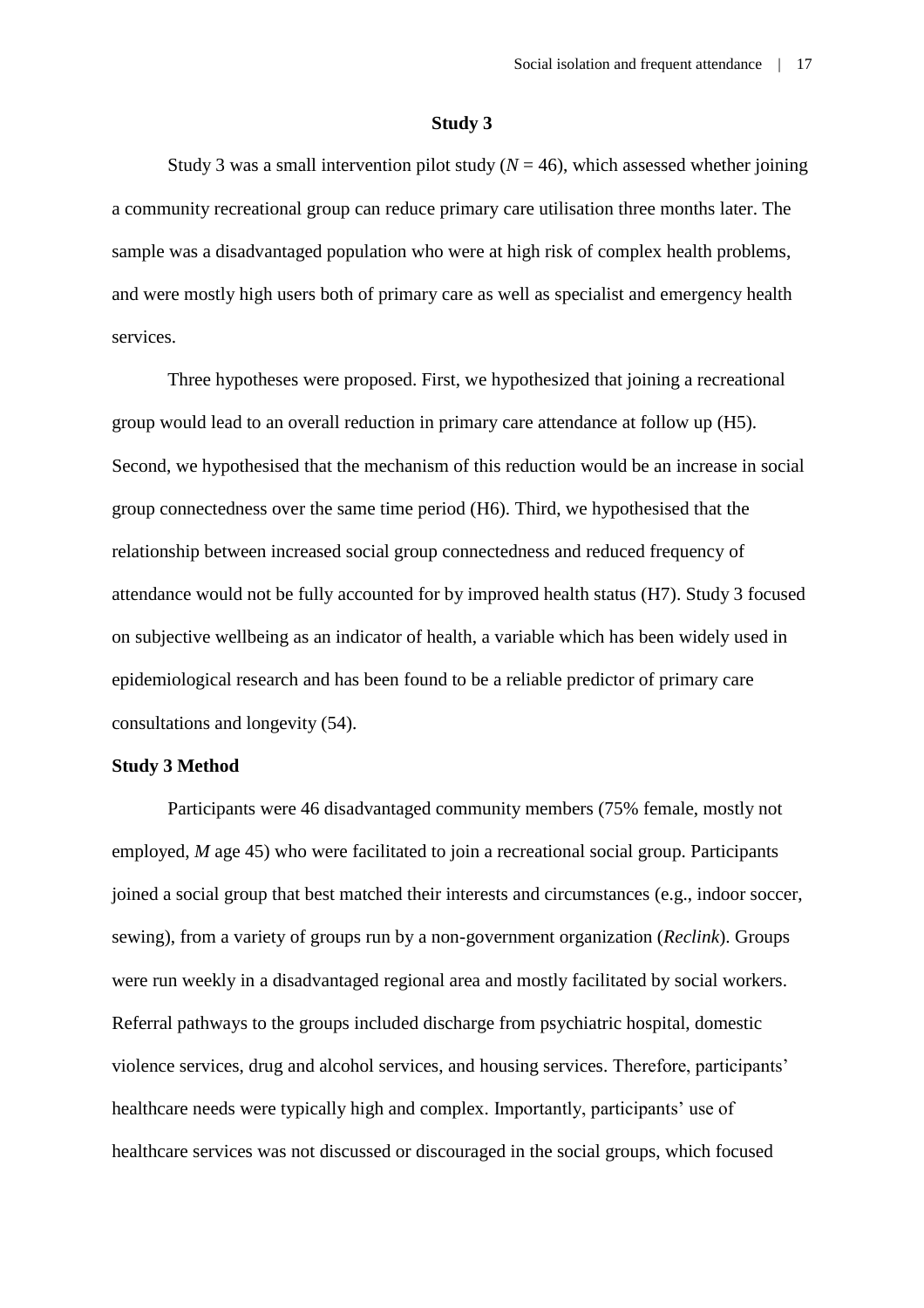entirely on social connection and recreational activity. Participants were surveyed when they commenced attending the group (at the first session; T1) and three months later (T2).

#### **Measures**

*Primary care attendance.* Participants responded to a self-report question which asked how often they had visited their general practitioner over the past three months. This time period was chosen because it corresponds to the time delay between T1 and T2. Study 3 participants had more than double the average number of primary care visits found in Study 1 or 2, with an average of 3.74 visits in the last three months at T1 (range 0-15).

*Social group connectedness.* As in Study 2, the group listing task was used. Social group connectedness was operationalised as the sum of the number of important groups (i.e., groups rated 5, 6 or 7 out of 7) from 0 to 6.

*Subjective wellbeing.* In Study 3, subjective health status was measured using the following two items (referencing the social recreational intervention activity): "Since joining this activity, has your physical health and fitness…" and "Since joining this activity, has your mental health and wellbeing…" Both questions had three response options: "Gotten worse" (0), "Stayed the same" (1), or "Improved" (2). Responses to these two items were summed to form a 0-4 scale in which higher scores indicated a greater degree of improvement in subjective wellbeing. Study 3 analyses yield virtually identical results if the two individual items are used as separate indicators of subjective wellbeing, entered into the models either separately or together. Therefore, we used the sum score, both because we conceptualized subjective wellbeing as encompassing both physical and mental wellbeing, and to preserve power by reducing our number of variables in the analyses.

## **Study 3 Results**

A paired samples *t*-test was conducted to assess H5. Results indicated that primary care attendance reduced significantly following social intervention,  $t(45)$  3.28,  $p = .002$ .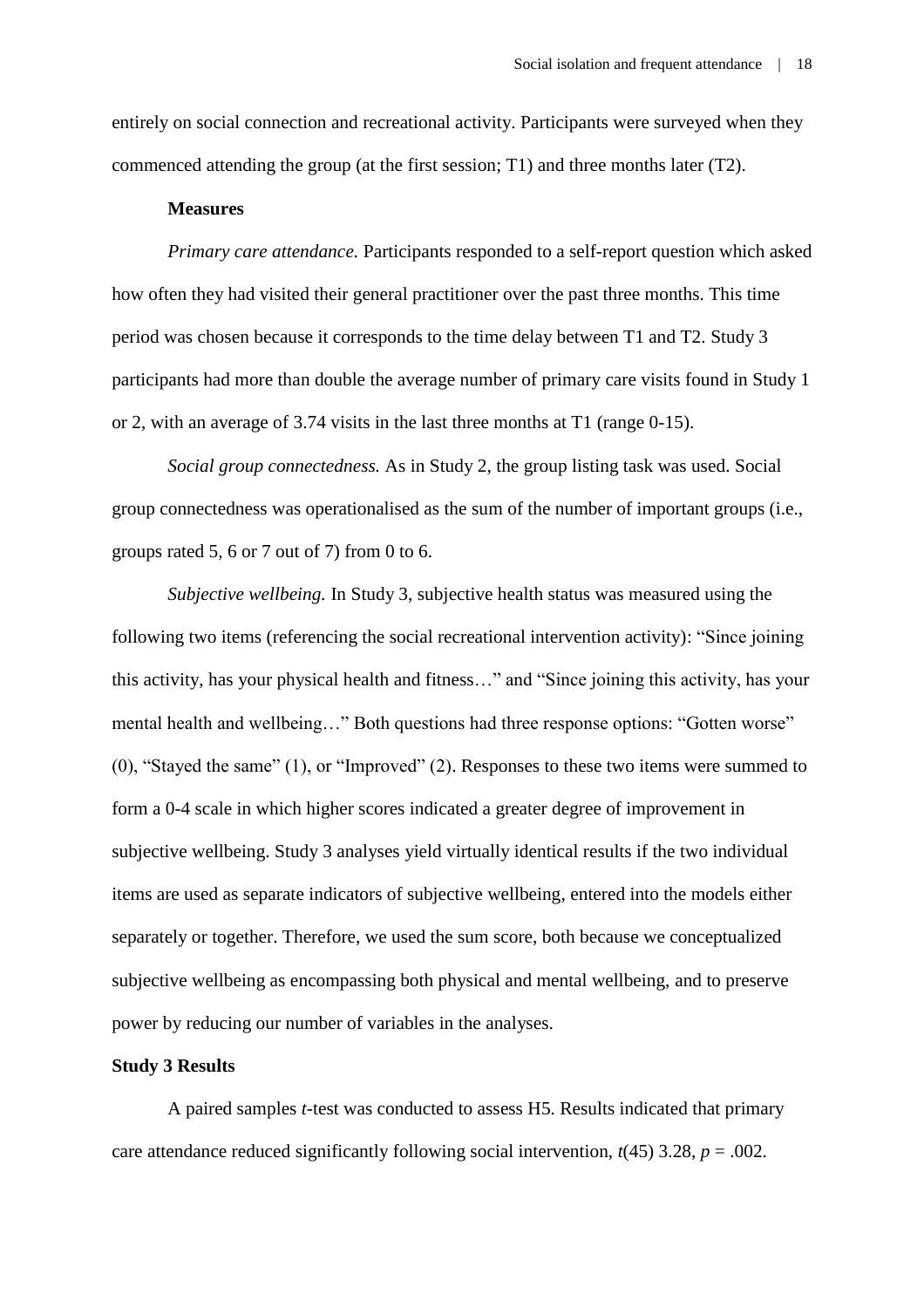Overall, 41.3% of participants experienced a reduction in the frequency of primary care attendance, which represents a Number Needed to Treat of 2.4 (i.e., the average number of people who would need to be exposed to this intervention in order for one person to experience a benefit). While we cannot confidently attribute this to the intervention in the absence of a control group, we can investigate whether there is evidence for our theorized mechanism. Specifically, does an increase in important group memberships predict the reduction in GP attendance? Confirming H6, this is exactly what we found.

A regression analysis was run to predict frequency of attendance at T2, see Table 5. Step 1 included T1 frequency of attendance and T1 social group connectedness. Only frequency of attendance at T1 was an independent significant predictor ( $\beta = .71$ ,  $p < .001$ ). Step 2 added T2 social group connectedness ( $\beta$  = -. 36,  $p$  = .042), which in accordance with H6, led to a significant increase in the percentage of variance explained by the model, *F*change  $(1, 42) = 4.39$ ,  $p = .042$ . This effect was such that a participant who gained one (psychological) group membership (25% of the sample) after commencing the social intervention was likely to have one fewer primary care appointment over the intervening three months than a participant who lost one group membership over the same period (11.4% of the sample).

To explore the robustness of this finding in line with H7a, the regression model used to assess H6 was repeated with subjective welbeing included as a covariate (at Step 1). Eighty percent of participants reported some degree of improvement in their subjective wellbeing. Social group connectedness at T2 remained a significant predictor of frequency of attendance at T2,  $(\beta = -.36, p = .012)$ .

Finally, to assess H7b, a mediation model (PROCESS model 4; 40) was run with T2 social group connectedness as the independent variable, subjective wellbeing as the mediator, and T2 appointment frequency as the dependent variable. T1 measures of social group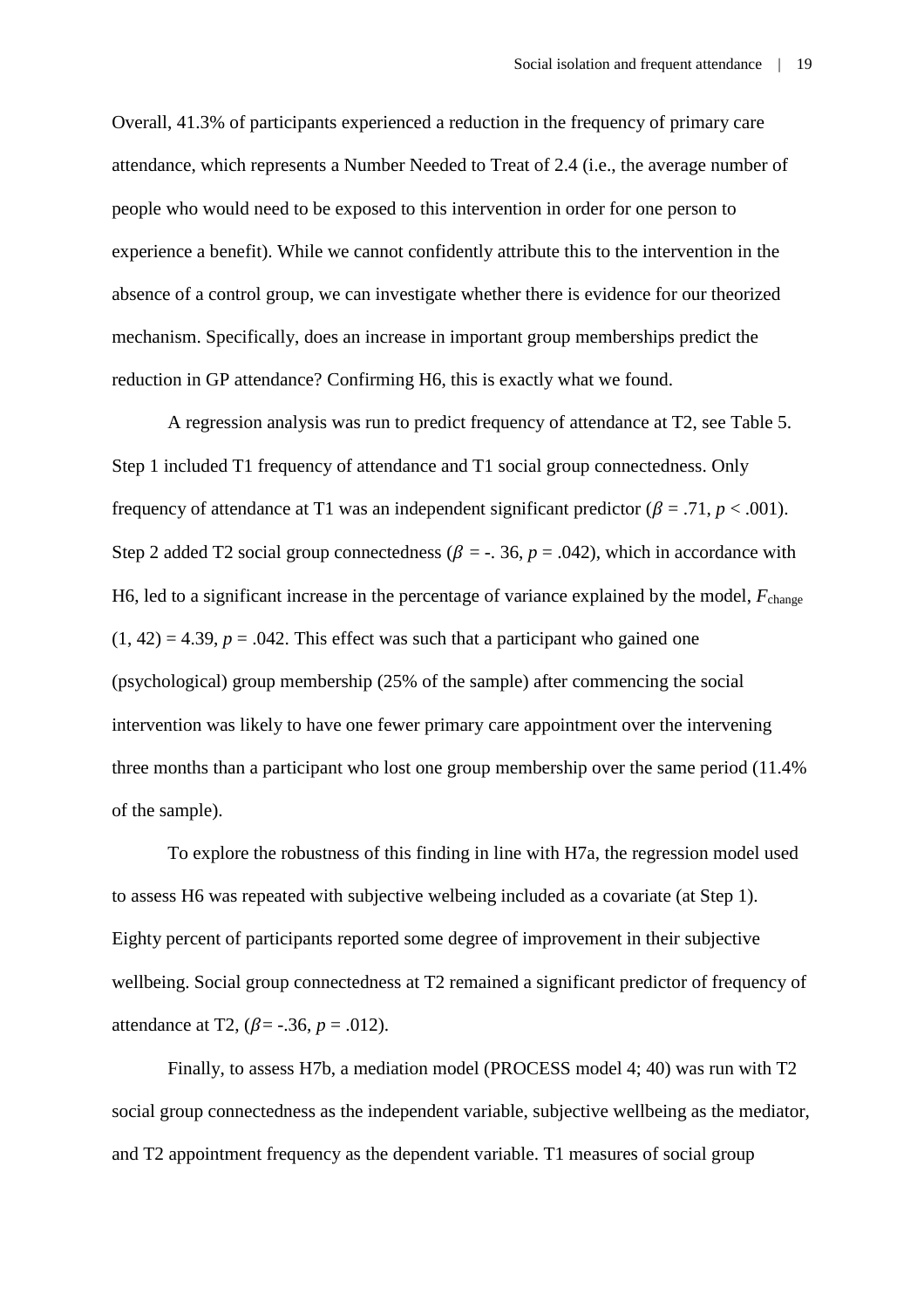connectedness and appointment frequency were included as covariates, and hence the results are best interpreted as modelling how change in social group connectedness (following the social intervention) affects subjective wellbeing and primary care use. This analysis revealed a significant direct effect of social group connectedness on frequency of attendance,  $\beta = -0.36$ , CI:  $-.63, -.08, p = .012$ . There was a marginally significant effect of social group connectedness on subjective wellbeing ( $\beta = 0.35$ , CI: -.03, .73,  $p = 0.067$ ), as well as a marginally significant effect of subjective wellbeing on attendance ( $\beta$  = .21, CI: -.01, .43,  $p$  = .059). The indirect effect of social group connectedness on frequency of attendance (via subjective wellbeing) was significant ( $\beta = .07$ , CI:-.001, .25). Therefore, the effect of social group connectedness on frequency of attendance acted partially (though not entirely) through it effect on subjective wellbeing.

#### **Study 3 Discussion**

Study 3 found that vulnerable members of the community who join a recreational group experience a significant reduction in their frequency of primary care attendance three months later. Those participants who subjectively experienced a gain in their social group connectedness were most likely to exhibit this reduction in attendance. Furthermore, participants did experience a gain in their subjective wellbeing over the same time period, and the relationship between social group connectedness and frequency of attendance was partially attributable to their subjectively improved health status.

A strength of Study 3 was its longitudinal design in a vulnerable population, with the intervention conducted in a realistic community setting. This increases the likelihood that a social intervention such as this would be affordable and feasible in practice. However, weaknesses of Study 3 were its small sample and the fact it was not a controlled trial. The subjective wellbeing measure also relied on retrospective recall. Study 3 therefore provides only preliminary evidence for the effectiveness of this particular intervention for frequent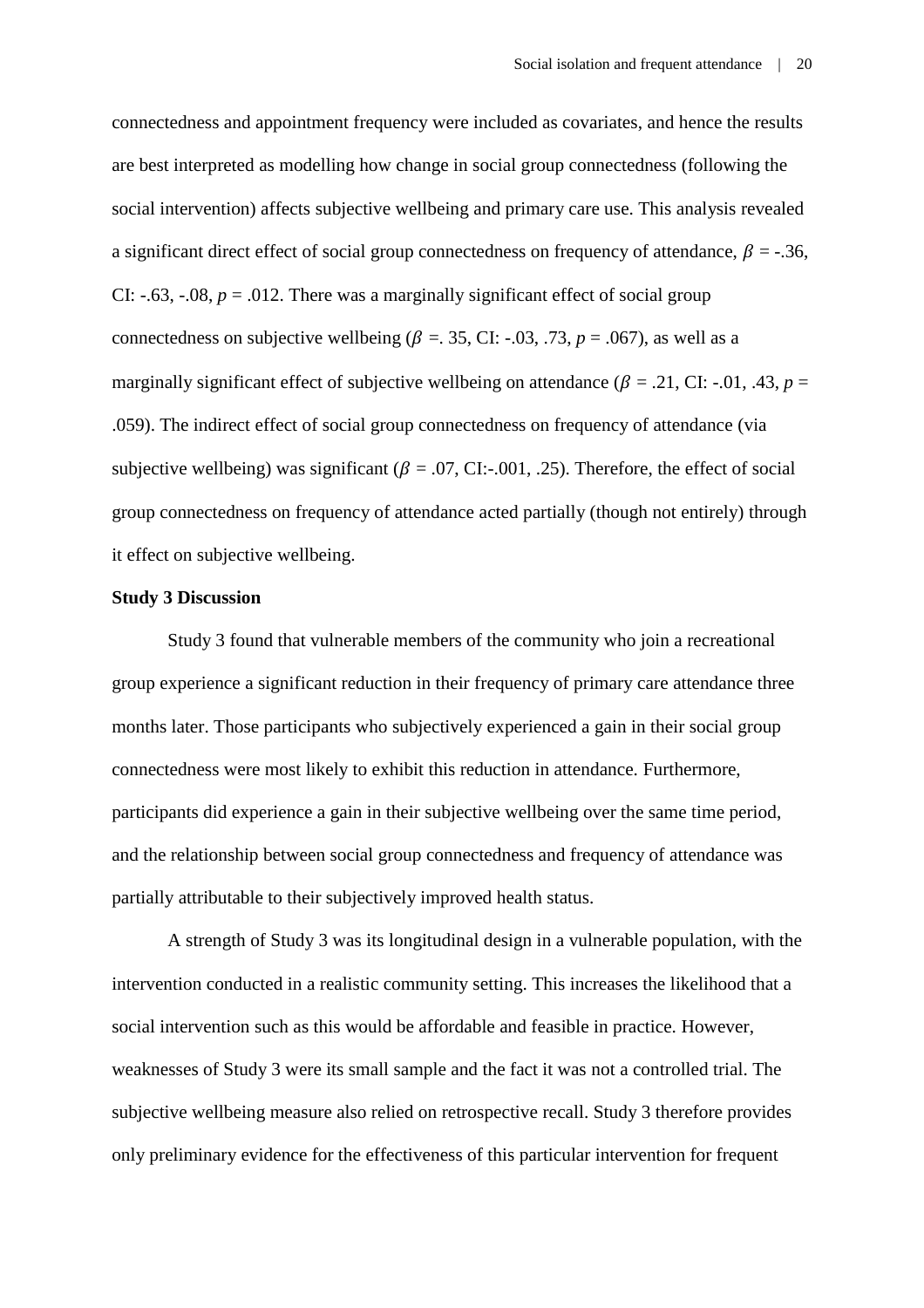attendance. Nevertheless, this study speaks to the promise of interventions for frequent attendance that target the *unmet social needs* of patients, rather than purely educational or mental health-focused interventions such as those previously trialled.

## **General Discussion**

Across three studies, we found that social group connectedness was associated with reduced primary care attendance. This was found among a large and diverse sample in Scotland recruited from primary care registers (Study 1), among a sample of students transitioning to university in a foreign country (Study 2); and among a vulnerable population with complex health needs who joined a community recreational group (Study 3). Furthermore, each study also found that the link between social group connectedness and frequent attendance could not be explained by the fact that those with lower social group connectedness had poorer health in general. In other words, while positive changes in social group connectedness did predict better health in Studies 2 and 3, this was not the only reason why people with more social group connectedness attended their primary care physician less often. Instead, to understand the link between social group connectedness and frequent attendance, we need to consider the psychological needs that frequent attending might meet.

Specifically, the evidence presented here suggests that frequent attendance is not solely the result of one's poor physical or mental health status. This is consistent with the literature indicating that interventions targeting psychoeducation or mental health have been ineffective in reducing the number of primary care consultations. Instead, frequent attenders are more likely to be isolated from meaningful social groups, from which they can derive emotional support (55) and contribute meaningfully to their community (56). This alienation from typical sources of social connection may increase the likelihood that, in times of stress (whether related to compromised health or not), a person will draw upon the support of their primary care physician. This constitutes 'inappropriate' use of healthcare resources, in the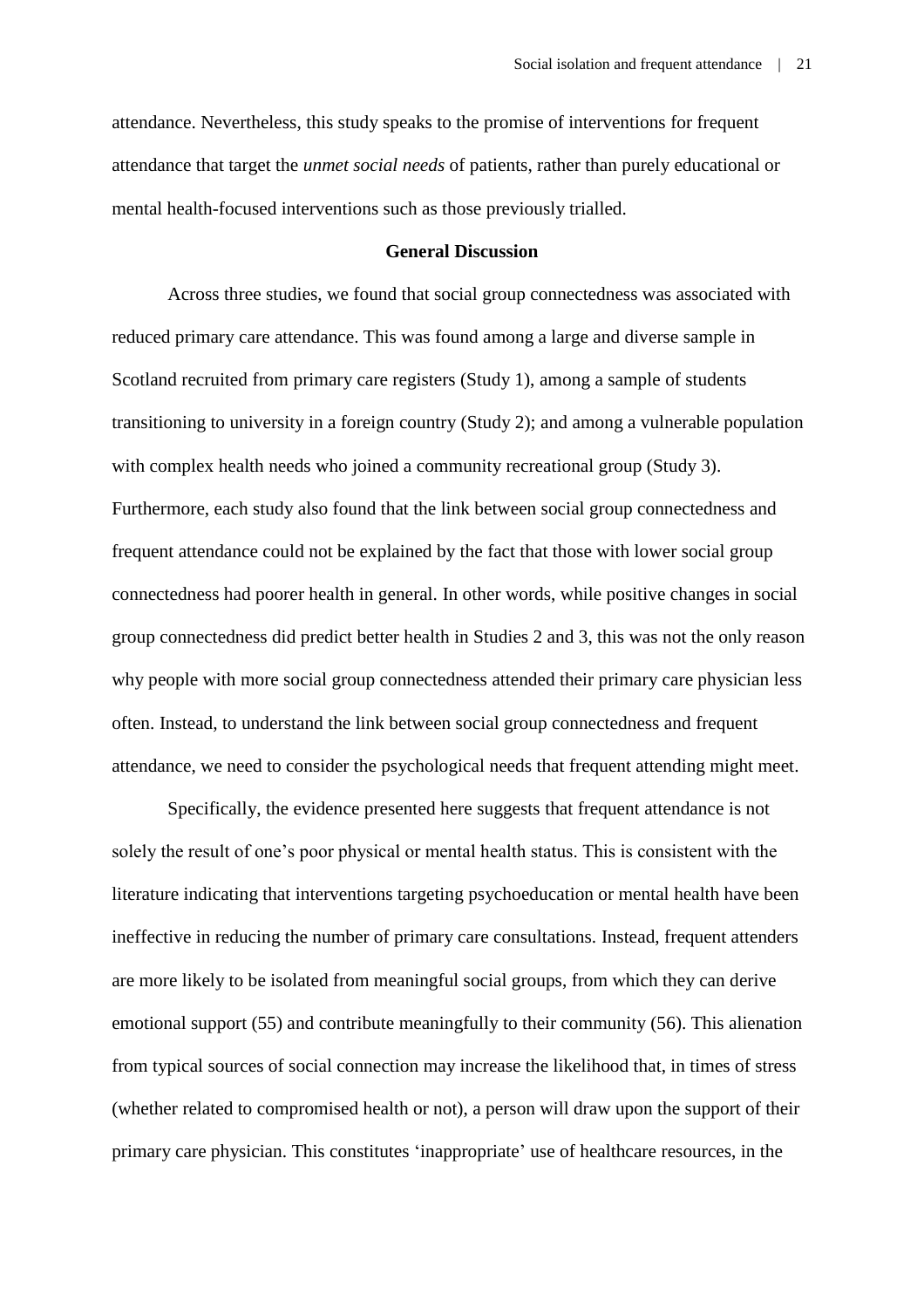sense that providing such support does not require the specialist medical training of a primary care physician. However, the psychological need for social connection is fundamental (57), and thus it is not surprising that people may seek to meet this need in any manner that is available to them.

It is therefore of particular significance that in Study 3, we were able to demonstrate that by meeting the social needs of patients through other means (i.e., recreational groups facilitated by a community organisation), the frequency of primary care attendance could be reduced. We consider this a very promising avenue for future research, given the costeffective nature of such (social) interventions. These findings are also consistent with other evidence that disadvantaged adults experience health and wellbeing benefits from arts-based groups (e.g., 58). Clinical interventions that target social isolation, or assist patients to meet their social needs (e.g., 59) may also be appropriate for frequent attenders. Of course, this is not to suggest that social interventions should or could replace appropriate healthcare, but rather that when social needs are met, one factor leading to frequent attendance is removed. The main implication of this research for clinical practice is that physicians who seek to better meet the needs of frequent attenders may find benefit in attending to the social worlds of their patients – and discussing appropriate means through which unmet needs could be addressed.

The studies presented here have several strengths, particularly in the diversity of their samples: Study 1 was a large and broad survey of primary care patients in Scotland, Study 2 was a culturally diverse sample of young adults surveyed at the beginning and end of a major life transition, and Study 3 examined the effect of a social intervention for a sample of vulnerable members who were at risk due to social disadvantage and complex health issues. Furthermore, each study conceptualised and measured health status in a different way (objectively measured physical health indicators in Study 1, mental health in Study 2,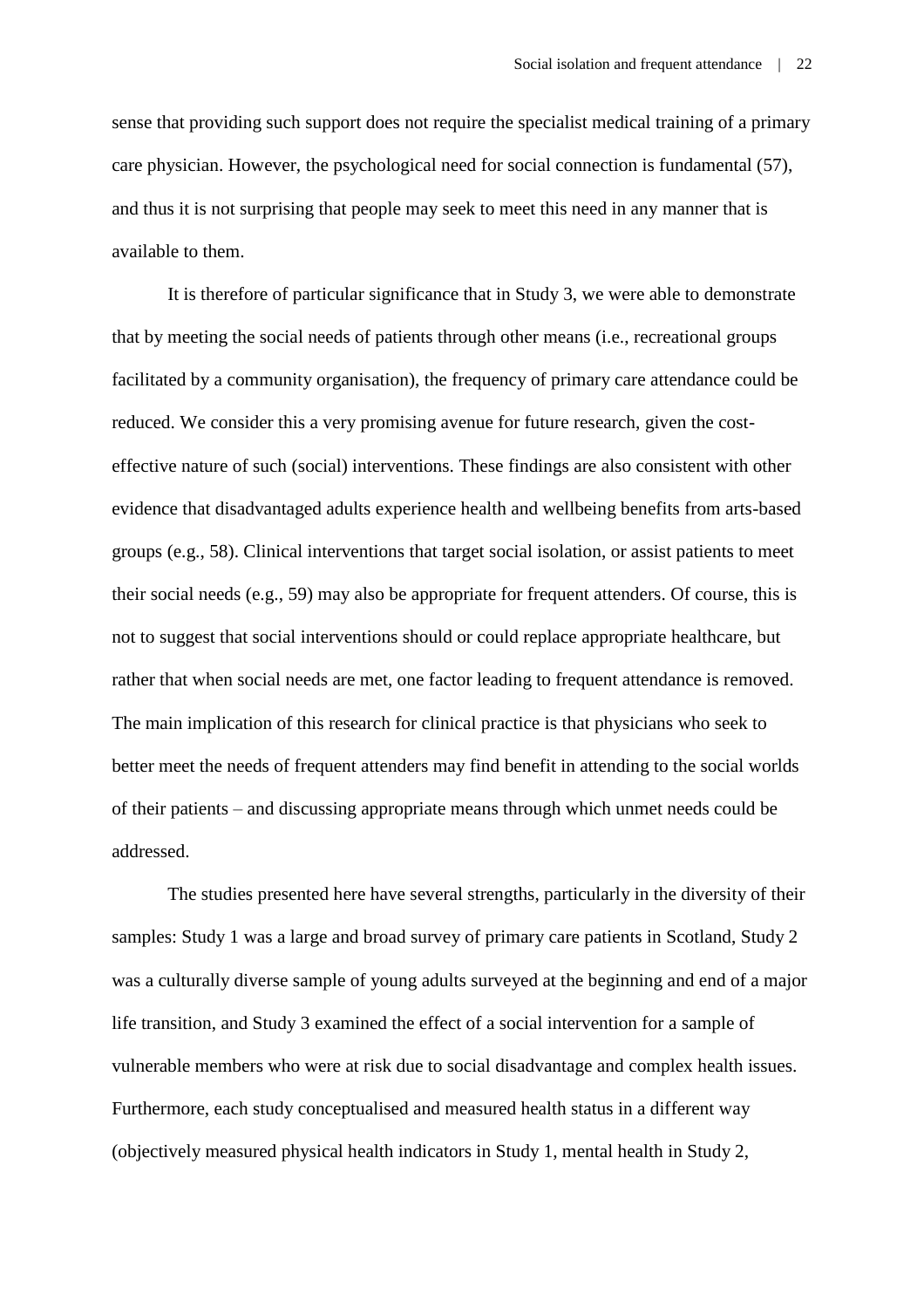subjective wellbeing in Study 3). However, while these studies were able to establish the relationship between social group connectedness and frequent attendance and rule out some alternative explanations, a strong causal argument would require experimental evidence. For instance, a next step for future research might be to conduct a randomised controlled trial of a social intervention among a sample of frequent attenders.

## **Conclusions**

In sum, this research has demonstrated frequent primary care attendance is not a simple function of poor health or somatization, as has been suggested by the literature to date. Instead, frequent attendance is probably motivated by *social* needs, as well as by health needs. While the pain and distress of feeling alienated may not be a medical issue, it is nevertheless a significant problem which compromises quality of life, and one that might be addressed through social intervention. Furthermore, such social intervention may be a better fit for the healthcare needs of frequent attenders, with consequent benefits for mental and subjective physical health. This is an important finding for primary care physicians in particular, as they are often one of the few available points of social connection among isolated people. To the extent that group-based social connection can be supported through other means, this may have benefits not just for a person's health, but also for the effective and cost-effective functioning of the healthcare system.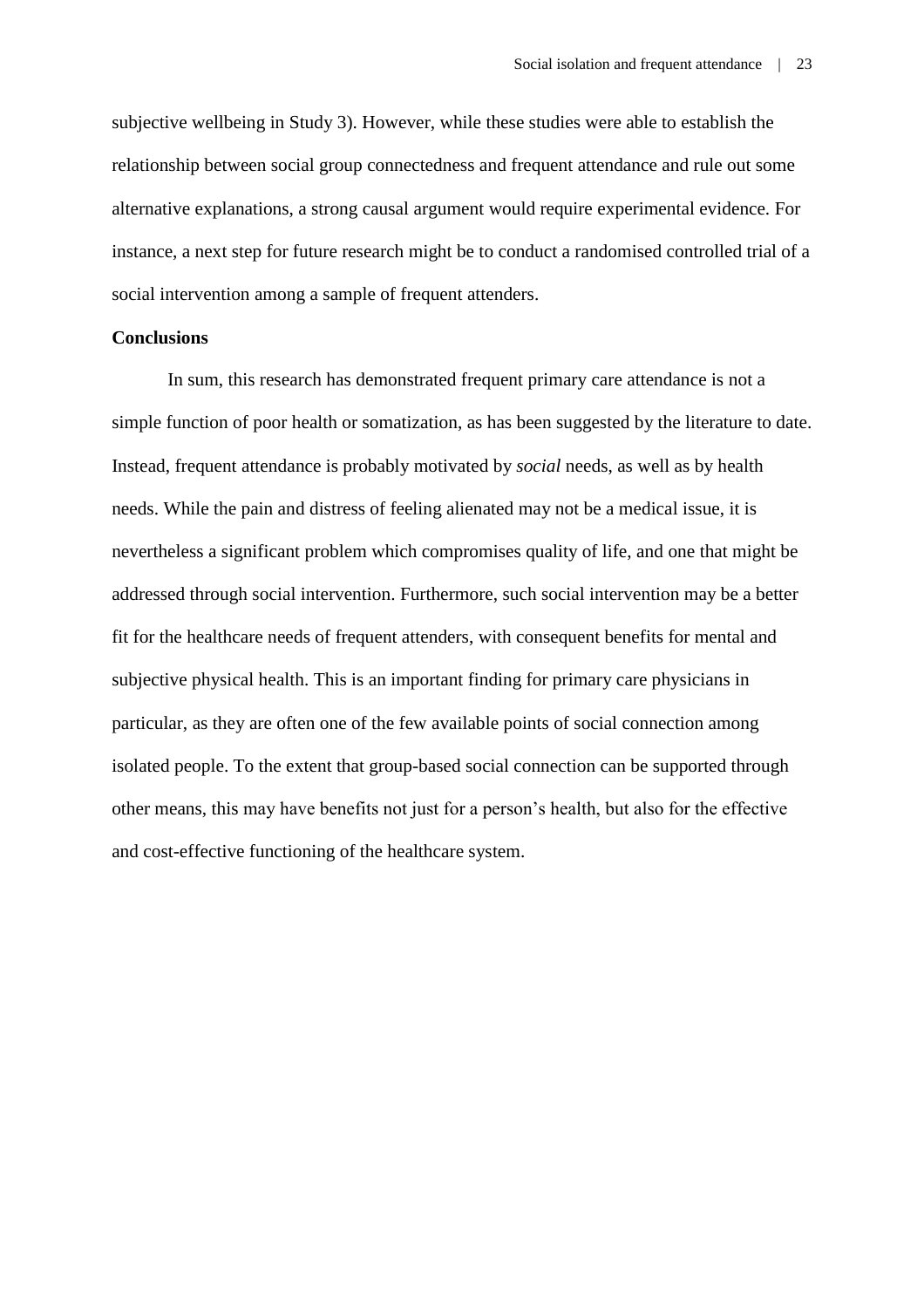# Table 1. *Summary of Population, Methodology and Analytic Approach for Studies 1, 2 and 3.*

|                                     | Study 1                                                                                                                                            | Study 2                                                                                                                                            | Study 3                                                                                                                                                            |  |  |
|-------------------------------------|----------------------------------------------------------------------------------------------------------------------------------------------------|----------------------------------------------------------------------------------------------------------------------------------------------------|--------------------------------------------------------------------------------------------------------------------------------------------------------------------|--|--|
| $\boldsymbol{N}$                    | 1752                                                                                                                                               | 79                                                                                                                                                 | 46                                                                                                                                                                 |  |  |
| Population                          | Attendees at 5 Scottish GPs (low, medium<br>and high SES).                                                                                         | Students transitioning to university in a<br>foreign country                                                                                       | Disadvantaged community members with complex<br>health needs                                                                                                       |  |  |
| Design                              | Cross-sectional                                                                                                                                    | Longitudinal                                                                                                                                       | Pre-post intervention                                                                                                                                              |  |  |
| Main IV                             | Social group connectedness: Number of<br>highly identified groups (0-3)                                                                            | Social group connectedness: Number of<br>important groups (0-6)                                                                                    | Social group connectedness: Number of important<br>groups $(0-6)$                                                                                                  |  |  |
| Main DV                             | Appointment frequency last 6 months<br>(chart data)                                                                                                | Appointment frequency last month                                                                                                                   | Appointment frequency last 3 months                                                                                                                                |  |  |
| Covariates                          | Age, gender, socioeconomic status<br>(hypotheses assessed with and without<br>these included)                                                      |                                                                                                                                                    |                                                                                                                                                                    |  |  |
| Health measures                     | Physical health:                                                                                                                                   | Mental health:                                                                                                                                     | Subjective wellbeing:                                                                                                                                              |  |  |
|                                     | Body mass index (BMI)<br>$\bullet$<br>Systolic blood pressure (SBP)<br>Number of prescription medications<br>$\bullet$                             | DASS total score                                                                                                                                   | Self-reported improvement from T1 to T2                                                                                                                            |  |  |
| Hypotheses and<br>analytic approach | H1: Social group connectedness will<br>predict frequency of attendance:                                                                            | H3: Social group connectedness will<br>predict frequency of attendance:                                                                            | H5: Frequency of attendance will reduce following<br>intervention: t-test                                                                                          |  |  |
|                                     | hierarchical regression model                                                                                                                      | hierarchical regression model                                                                                                                      | H6: Social group connectedness will predict frequency                                                                                                              |  |  |
|                                     | H2a: Effect of social group connectedness<br>on frequency of attendance will hold with                                                             | H4a: Effect of social group connectedness<br>on frequency of attendance will hold with                                                             | of attendance: hierarchical regression model                                                                                                                       |  |  |
|                                     | health measure included as a covariate:<br>hierarchical regression analysis                                                                        | health measure included as a covariate:<br>hierarchical regression analysis                                                                        | H7a: Effect of social group connectedness on frequency<br>of attendance will hold with health measure included as<br>a covariate: hierarchical regression analysis |  |  |
|                                     | H2b: Effect of social group connectedness<br>on frequency of attendance will not be<br>fully mediated through health status:<br>mediation analysis | H4b: Effect of social group connectedness<br>on frequency of attendance will not be<br>fully mediated through health status:<br>mediation analysis | H7b: Effect of social group connectedness on frequency<br>of attendance will not be fully mediated through health<br>status: mediation analysis                    |  |  |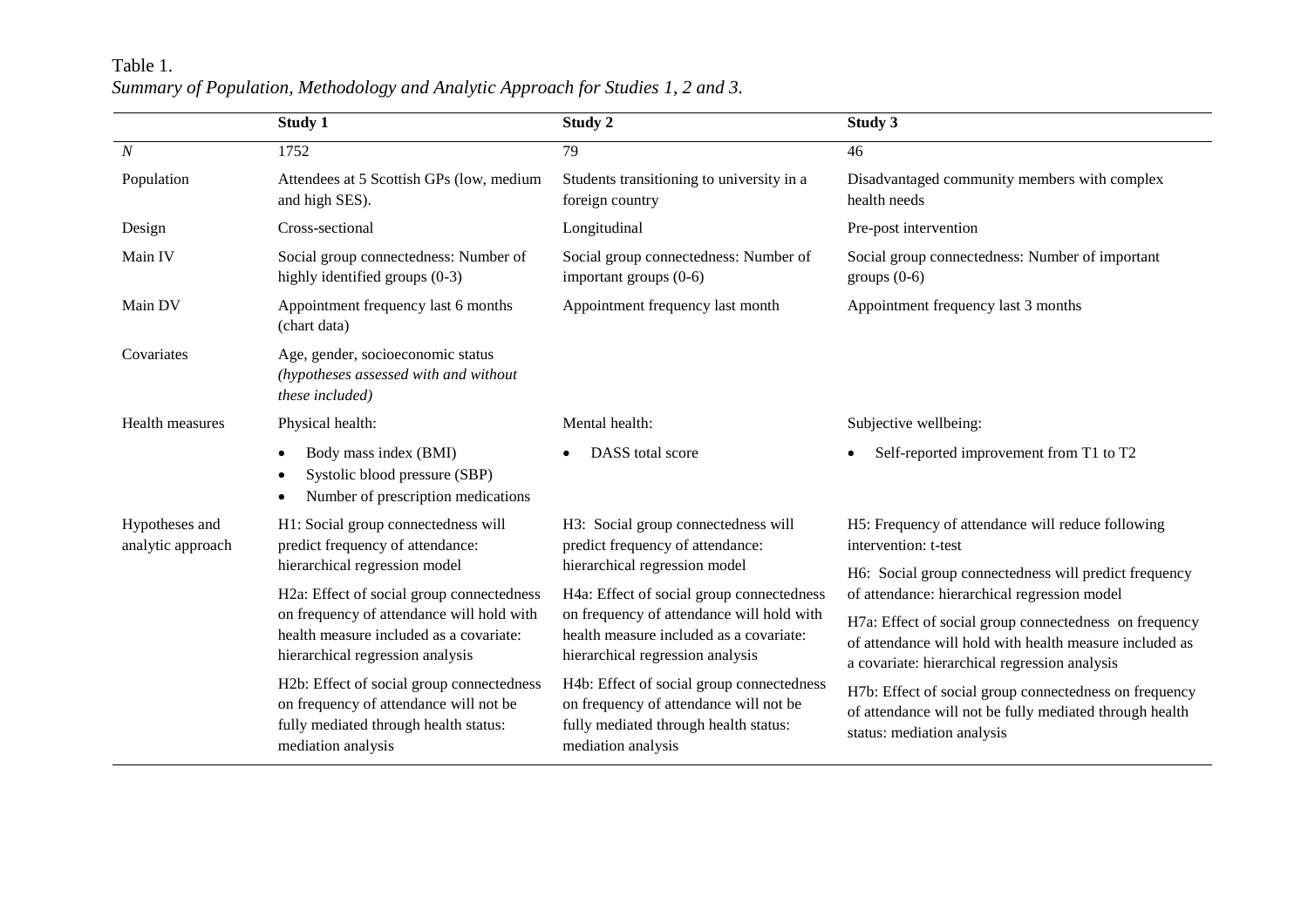## Table 2. *Descriptive statistics for Studies 1, 2 and 3.*

|    |                                                        | Study 1 ( $N = 1752$ ) |           | Study 2 ( $N = 79$ ) |              |            | Study 3 ( $N = 46$ ) |              |       |          |
|----|--------------------------------------------------------|------------------------|-----------|----------------------|--------------|------------|----------------------|--------------|-------|----------|
|    |                                                        | M                      | <b>SD</b> | Range                | $\mathbf M$  | ${\rm SD}$ | Range                | $\mathbf{M}$ | SD    | Range    |
| 1. | Social group connectedness (T1)                        | 2.18                   | 0.90      | $0 - 3$              | 2.63         | 1.73       | $0-6$                | 2.02         | 1.63  | $0-6$    |
| 2. | Social group connectedness (T2)                        |                        |           |                      | $2.23*$      | 1.58       | $0 - 6$              | $2.61*$      | 1.63  | $0 - 6$  |
| 3. | Frequency of primary care attendance (T1) a            | 3.83                   | 5.50      | $0 - 70$             | 0.25         | 0.65       | $0 - 4$              | 3.74         | 4.05  | $0 - 15$ |
| 4. | Frequency of primary care attendance (T2) <sup>a</sup> |                        |           |                      | $0.70*$      | 1.39       | $0 - 7$              | $2.28*$      | 2.63  | $0 - 10$ |
|    | Demographics                                           |                        |           |                      |              |            |                      |              |       |          |
| 5. | Age                                                    | 57.47                  | 14.50     | 18-97                | 22.04        | 3.97       | 17-37                | 44.67        | 13.87 | 19-70    |
| 6. | Gender (female = 0; male = 1)                          | 57.5% female           |           |                      | 67.1% female |            |                      | 73.9%        |       |          |
|    |                                                        |                        |           |                      |              |            |                      | female       |       |          |
| 7. | Social status                                          | 2.42                   | 0.62      | $1 - 3$              |              |            |                      |              |       |          |
|    | <b>Health measures</b>                                 |                        |           |                      |              |            |                      |              |       |          |
| 8. | Body mass index $N = 687$                              | 28.99                  | 5.74      | $16 - 52$            |              |            |                      |              |       |          |
| 9. | Systolic blood pressure $N = 944$                      | 132.51                 | 15.78     | 90-186               |              |            |                      |              |       |          |
|    | 10. Number of prescription medications                 | 3.29                   | 3.21      | $0 - 10$             |              |            |                      |              |       |          |
|    | 11. Mental ill-health (T1)                             |                        |           |                      | 30.19        | 21.54      | $0 - 94$             |              |       |          |
|    | 12. Mental ill-health (T2)                             |                        |           |                      | $36.34^{+}$  | 24.50      | $0 - 84$             |              |       |          |
|    | 13. Subjective health status (T2)                      |                        |           |                      |              |            |                      | 5.35         | 0.80  | $4-6$    |

**\*** Significant change from T1 to T2 at *p* < .05

a. Frequency of primary care attendance was measured across the previous six months in Study 1, across the last month in Study 2, and across the last three months in Study 3.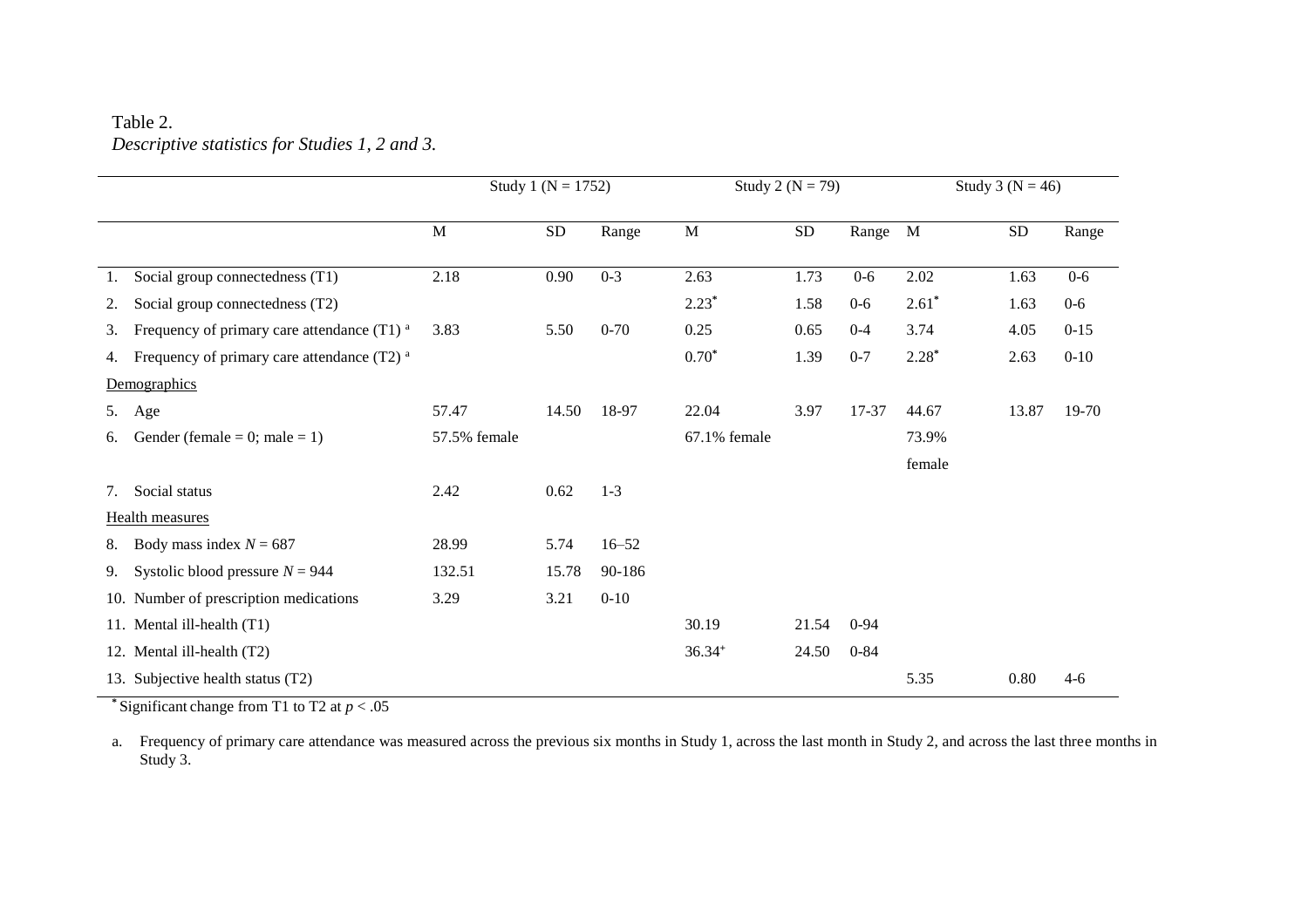Table 3.

|        |                            |         | B      | <i>F</i> change | $R^2$ change |
|--------|----------------------------|---------|--------|-----------------|--------------|
| Step 1 |                            |         |        | 32.62           | $.053*$      |
|        | Age                        | $.22*$  | .08    |                 |              |
|        | Gender                     | .03     | $-.35$ |                 |              |
|        | Socioeconomic status       | $-.10*$ | $-.87$ |                 |              |
| Step 2 |                            |         |        | 6.81            | $.004*$      |
|        | Social group connectedness | $-.06*$ | $-.39$ |                 |              |

*Study 1: Regression analysis to whether social group connectedness predicts frequency of GP attendance (H1).* 

 $N = 1752$ 

Dependent variable = Frequency of GP attendance over last six months \* *p* < .0533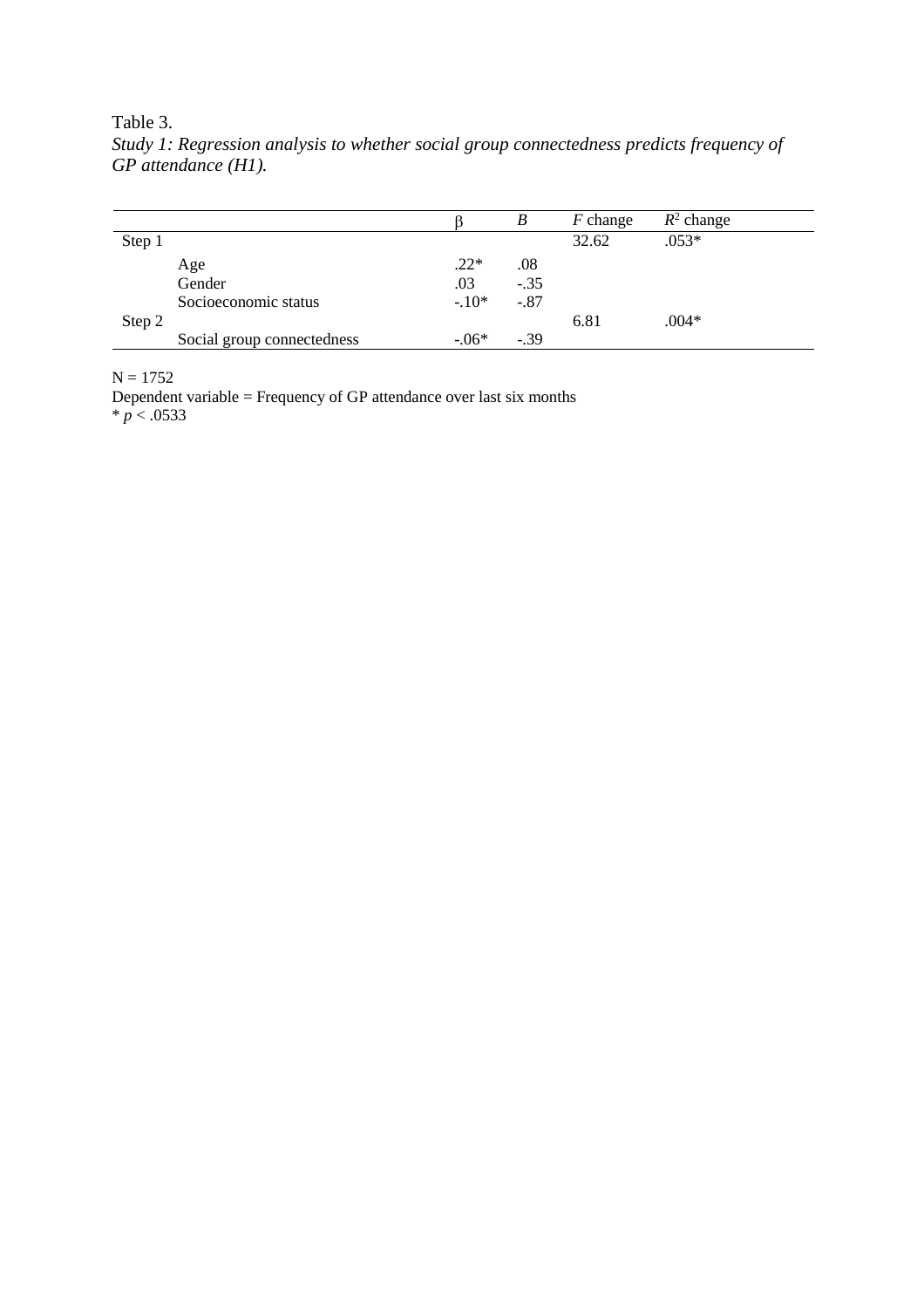Table 4.

*Study 2: Regression analysis to assess whether change in social group connectedness can account for reduced GP attendance in students transitioning to university (H3).* 

|        |                                                   |         | В      | $F$ change | $R^2$ change |
|--------|---------------------------------------------------|---------|--------|------------|--------------|
| Step 1 |                                                   |         |        | 3.14       | $.076*$      |
|        | Frequency of GP attendance over last<br>month, T1 | $0.25*$ | .12    |            |              |
| Step 2 | Social group connectedness, T1                    | .10     | .04    | 5.29       | $.061*$      |
|        | Social group connectedness, T <sub>2</sub>        | $-26*$  | $-.11$ |            |              |

 $N = 79$ 

Dependent variable = Frequency of GP attendance over last month, T2.  $* p < .05$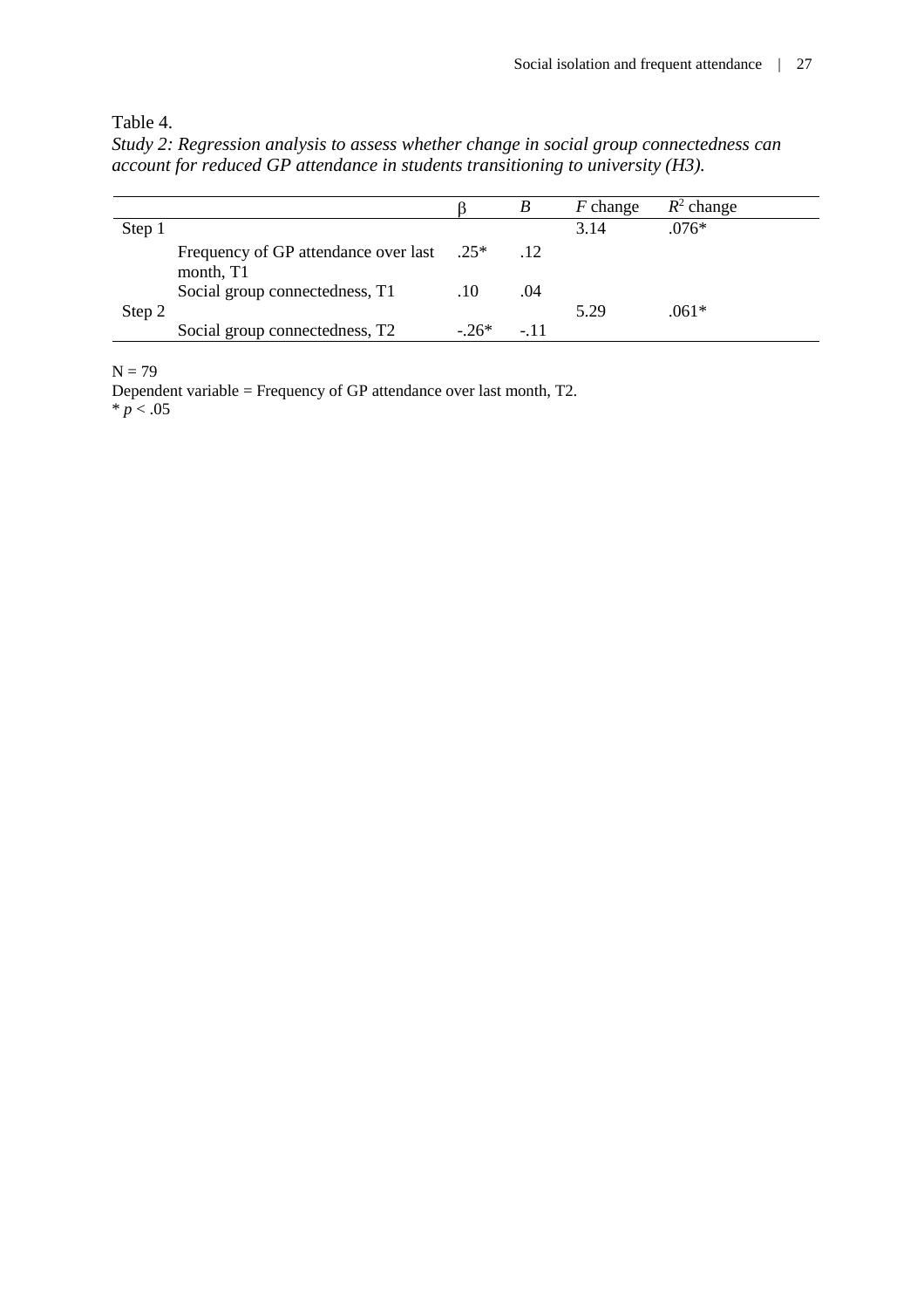Table 5.

*Study 3: Regression analysis to assess whether increased social group connectedness following a social intervention can account for reduced GP attendance (H6).* 

|        |                                                           |        | B      | $F$ change | $R^2$ change |
|--------|-----------------------------------------------------------|--------|--------|------------|--------------|
| Step 1 |                                                           |        |        | 20.73      | $.491*$      |
|        | Frequency of GP attendance over last 3 .71*<br>months, T1 |        | .46    |            |              |
| Step 2 | Social group connectedness, T1                            | .21    | .34    | 4.39       | .048*        |
|        | Social group connectedness, T2                            | $-28*$ | $-.46$ |            |              |

 $N = 46$ 

Dependent variable = Frequency of GP attendance over last 3 months, T2.  $* p < .05$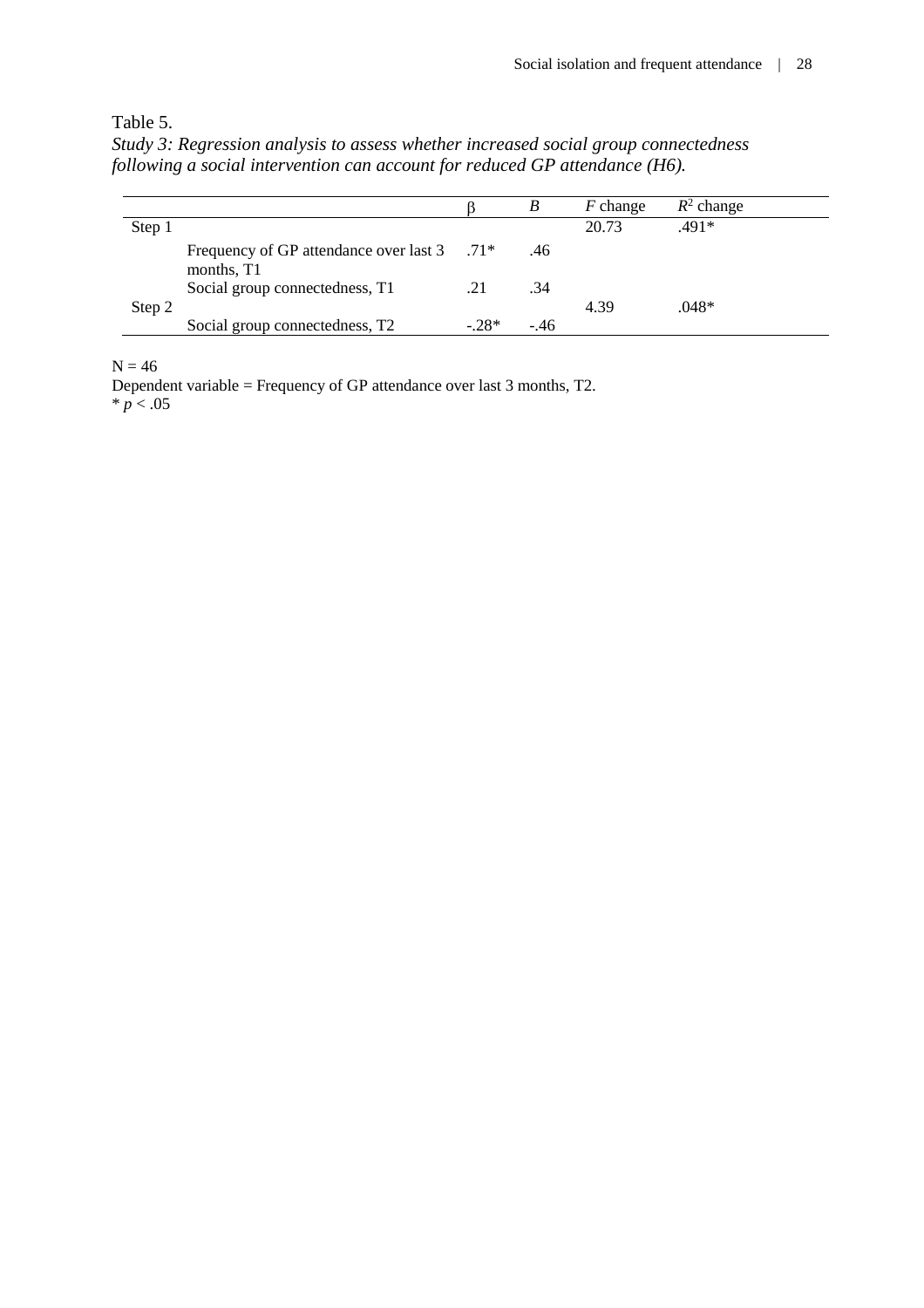## **References**

- 1. Vedsted, P., & Christensen, M. B. Frequent attenders in general practice care: A literature review with special reference to methodological considerations. *Pub Health*. 2005, *119*(2): 118–137.<http://doi.org/10.1016/j.puhe.2004.03.007>
- 2. Koskela, T.-H., Ryynanen, O.-P., & Soini, E. J. Risk factors for persistent frequent use of the primary health care services among frequent attenders: a Bayesian approach. *Scan J Pri Health Care*. 2010, *28*(1): 55–61. http://doi.org/10.3109/02813431003690596
- 3. Klein, M., Vaughn, L. M., Baker, R. C., & Taylor, T. Welcome back? Frequent attenders to a pediatric primary care center. *J Child Health Care*. 2011, *15*(3): 175–186. http://doi.org/10.1177/1367493511404721
- 4. Mathers, N., Jones, N., & Hannay, D. Heartsink patients: A study of their general practitioners. *Br J Gen Prac.* 1995, *45*(395): 293–6.
- 5. O'Dowd, T. C. Five years of heartsink patients in general practice. *BMJ.* 1988, *297*: 528– 530. http://doi.org/10.1136/bmj.297.6647.528
- 6. Stone, L. Blame, shame and hopelessness: Medically unexplained symptoms and the "heartsink" experience. *Aust Fam Phys.* 2014, *43*(4): 191–195.
- 7. Gill, D., & Sharpe, M. Frequent consulters in general practice: A systematic review of studies of prevalence, associations and outcome. *J Psychosom Res.* 1999, *47*(2): 115–130. [http://doi.org/10.1016/S0022-3999\(98\)00118-4](http://doi.org/10.1016/S0022-3999(98)00118-4)
- 8. Foster, A., Jordan, K., & Croft, P. Is frequent attendance in primary care disease-specific? *Fam Prac.* 2006, *23:* 444–452.
- 9. Jyväsjärvi, S., Joukamaa, M., Väisänen, E., Larivaara, P., Kivelä, S.-L., & Keinänen-Kiukaanniemi, S. Somatizing frequent attenders in primary health care. *J Psychosom Res*, 2001, *50*(4): 185–192. [http://doi.org/http://dx.doi.org/10.1016/S0022-3999\(00\)00217-8](http://doi.org/http:/dx.doi.org/10.1016/S0022-3999(00)00217-8)
- 10. Rosendal, M., Fink, P., Bro, F., & Olesen, F. Somatization, heartsink patients, or functional somatic symptoms? Towards a clinical useful classification in primary health care. *Scan J Pri Health Care.* 2005, *23*(1): 3–10. <http://doi.org/10.1080/02813430510015304>
- 11. den Boer-wolters, D., Knol, M. J., Smulders, K., & Wit, N. J. De. Frequent attendance of primary care out-of-hours services in The Netherlands: Characteristics of patients and presented morbidity. *Fam Prac.* 2010, *27*: 129–134. <https://doi.org/10.1093/fampra/cmp103>
- 12. Hajek, A., Bock, J., & König, H. Association of general psychological factors with frequent attendance in primary care : A population-based cross-sectional observational survey. *BMC Fam Prac.* 2017, *18*: 48. https://doi.org/10.1186/s12875-017-0621-5
- 13. Byrne, M., Murphy, A. W., Plunkett, P. K., McGee, H. M., Murray, A., & Bury, G. Frequent attenders to an emergency department: A study of primary health care use, medical profile, and psychosocial characteristics. *Ann Emerg Med.* 2003, *41*(3): 309–318. <http://doi.org/10.1067/mem.2003.68>
- 14. Ferrari, S., Galeazzi, G. M., Mackinnon, A., & Rigatelli, M. Frequent attenders in primary care: Impact of medical, psychiatric and psychosomatic diagnoses. *Psychother. & Psychosom.* 2008, *77*(5): 306–314. http://doi.org/10.1159/000142523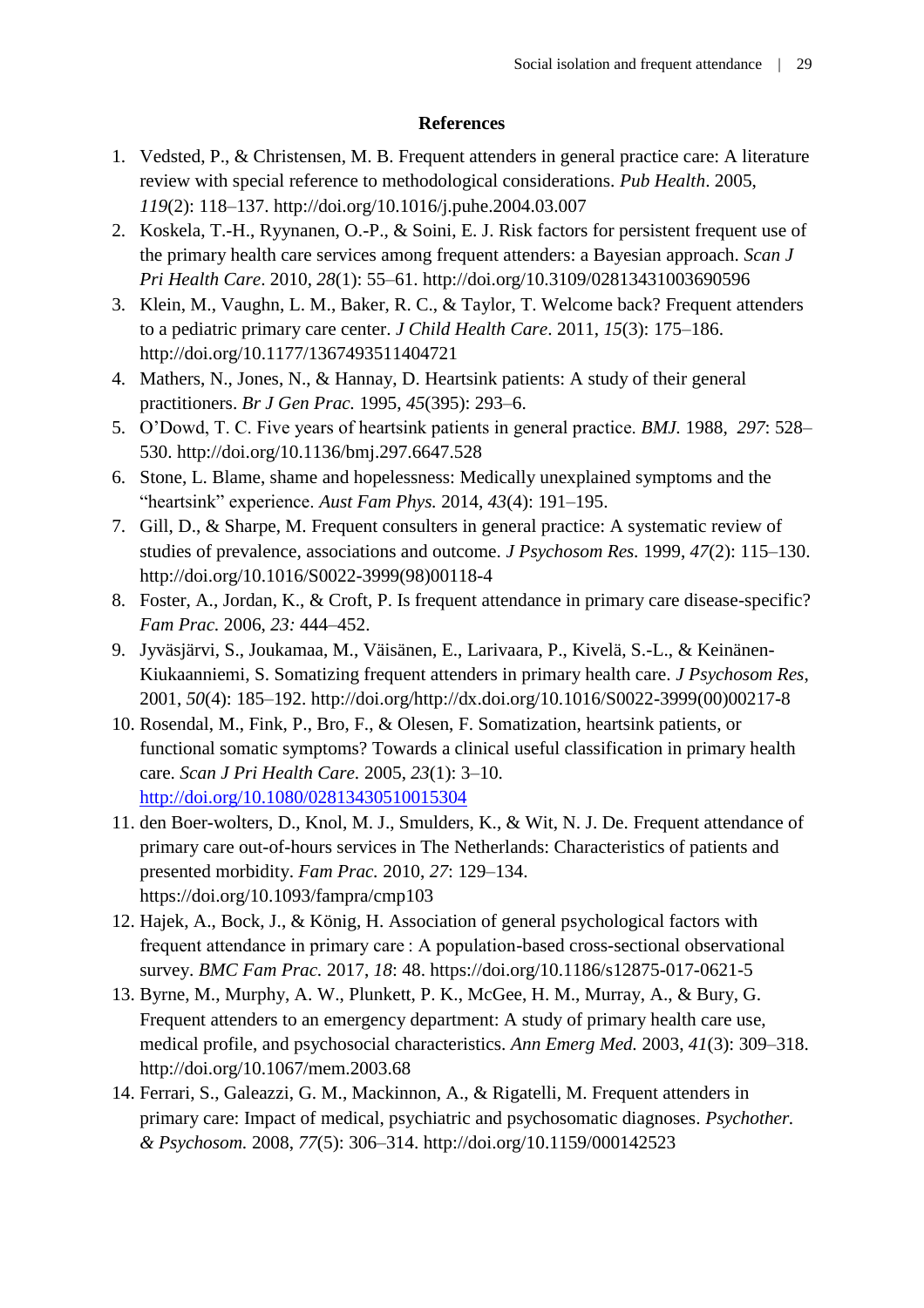- 15. Smits, F. T. M., Wittkampf, K. A, Schene, A. H., Bindels, P. J. E., & Van Weert, H. C. P. M. Interventions on frequent attenders in primary care. A systematic literature review. *Scan J Pri Health Care.* 2008, *26*(2): 111–116. http://doi.org/10.1080/02813430802112997
- 16. Katzelnick, D. J., Simon, G. E., Pearson, S. D., Manning, W. G., Helstad, C. P., Henk, H. J., … Kobak, K. A. Randomized trial of a depression management program in high utilizers of medical care. *Arch Fam Med.* 2000, *9*: 345–351. http://doi.org/10.1001/archfami.9.4.345
- 17. Simon, G. E., Manning, W. G., Katzelnick, D. J., Pearson, S. D., Henk, H. J., & Helstad, C. S. Cost-effectiveness of systematic depression treatment for high utilizers of general medical care. *Arch Gen Psych.* 2001, *58*(2): 181–7. <http://doi.org/10.1001/archpsyc.58.2.181>
- 18. Haroun, D., Smits, F., Etten-Jamaludin, F. Van, Schene, A., Weert, V., & Riet, G. The effects of interventions on quality of life, morbidity and consultation frequency in frequent attenders in primary care: A systematic review. *Eur J Gen Prac.* 2016, *22*: 71– 82. https://doi.org/10.3109/13814788.2016.1161751
- 19. Hanley, G. P., Iwata, B. A., & McCord, B. E. Functional analysis of problem behavior: a review. *J App Beh Anal.* 2003, *36*(2): 147–85. http://doi.org/10.1901/jaba.2003.36-147
- 20. Carter, G. L., Clover, K., Whyte, I. M., Dawson, A. H., & D'Este, C. Postcards from the EDge: 5-year outcomes of a randomised controlled trial for hospital-treated self poisoning. *Br J Psych.* 2013, *202:* 372–380.
- 21. Taylor, R. E., Marshall, T., Mann, A., & Goldberg, D. P. Insecure attachment and frequent attendance in primary care: A longitudinal cohort study of medically unexplained symptom presentations in ten UK general practices. *Psych Med.* 2012, *42:* 855–864.<https://doi.org/10.1017/S0033291711001589>
- 22. Bellon, J. A., Delago, A., De Dios Luna, J., & Lardelli, P. Psychosocial and health belief variables associated with frequent attendance in primary care. *Psych Med.* 1999, *29:* 1347–1357
- 23. Ellaway, A., Wood, S., & Macintyre, S. Someone to talk to? The role of loneliness as a factor in the frequency of GP consultations. *Br J Gen Prac.* 1999, *49*(442): 363–367.
- 24. Cruwys, T., Berry, H. L., Cassells, R., Duncan, A., O'Brien, L., Sage, B., & D'Souza, G. *Marginalised Australians: Characteristics and Predictors of Exit Over Ten Years 2001- 10*. 2013, Canberra.
- 25. Marmot, M. Social determinants of health inequalities. *Lanc.* 2005, *365*(9464): 1099– 1104. http://doi.org/10.1016/S0140-6736(05)71146-6
- 26. Cacioppo, J. T., & Cacioppo, S. Social relationships and health: The toxic effects of perceived social isolation. *Soc & Pers Psych Comp.* 2014, *8*(2): 58-72.
- 27. Williams, K. D. Social ostracism. (pp. 133-170). In Kowalski, R. M. (ed). *Aversive interpersonal behaviours.* 1997, New York: Springer US.
- 28. Cruwys, T., Haslam, S. A., Dingle, G. A., Haslam, C., & Jetten, J. Depression and social identity: An integrative review. *Pers & Soc Psych Rev.* 2014, *18*(3): 215–238. http://doi.org/10.1177/1088868314523839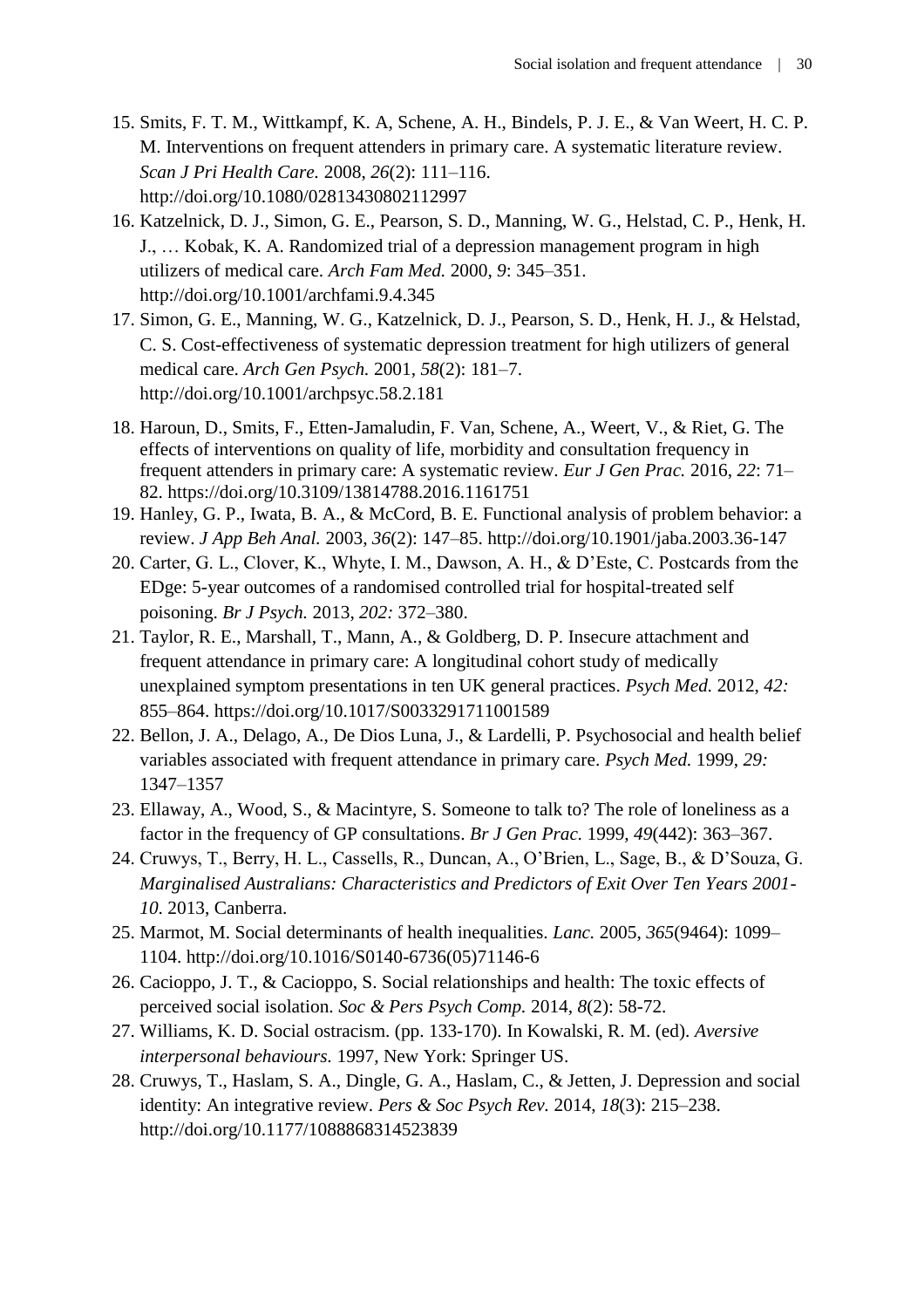- 29. Uchino BN, Cacioppo JT, Kiecolt-Glaser JK. The relationship between social support and physiological processes: A review with emphasis on underlying mechanisms and implications for health. *Psych Bull*. 1996, 119(3): 488-531.
- 30. Holt-Lunstad, J., Smith, T. B., & Layton, J. B. Social relationships and mortality risk: A meta-analytic review. *PLoS Med*, 2010, *7*(7): e1000316. http://doi.org/10.1371/journal.pmed.1000316
- 31. Steffens, N. K., Cruwys, T., Haslam, C., Jetten, J., & Haslam, S. A. Social group memberships in retirement are associated with reduced risk of premature death: Evidence from a longitudinal cohort study. *BMJ Open*, 2016, *6:* e010164. http://doi.org/10.1136/bmjopen-2015-010164
- 32. Cruwys, T., Dingle, G. A., Haslam, S. A., Haslam, C., Jetten, J., & Morton, T. A. Social group memberships protect against future depression, alleviate depression symptoms and prevent depression relapse. *Soc Sci & Med.* 2013, *98:* 179–186. <http://doi.org/10.1016/j.socscimed.2013.09.013>
- 33. Sani, F., Madhok, V., Norbury, M., Dugard, P., & Wakefield, J. R. Greater number of group identifications is associated with healthier behaviour: evidence from a Scottish community sample. *Br J Health Psych.* 2015, *20*(3): 466-481.
- 34. Miller, K., Wakefield, J. R. H., & Sani, F. Greater number of group identifications is associated with healthier behaviour in adolescents. *Br J Devel Psych.* 2016, *34*(2): 291– 305. http://doi.org/10.1111/bjdp.12141
- 35. Johnstone, M., Jetten, J., Dingle, G. A., Parsell, C., & Walter, Z. C. Enhancing well-being of homeless individuals by building group memberships. *J Comm & App Soc Psych.*  2016, *26*(5): 421–438. http://doi.org/10.1002/casp.2272
- 36. Jones, J. M., Williams, W. H., Jetten, J., Haslam, S. A., Harris, A., & Gleibs, I. H. The role of psychological symptoms and social group memberships in the development of post-traumatic stress after traumatic injury. *Br J Health Psych.* 2012, *17*: 798–811. <http://doi.org/10.1111/j.2044-8287.2012.02074.x>
- 37. Jetten, J., Branscombe, N. R., Haslam, S. A., Haslam, C., Cruwys, T., Jones, J. M., … Zhang, A. Having a lot of a good thing: Multiple important group memberships as a source of self-esteem. *PLOS One*, 2015, *10*(5): e0124609. https://doi.org/10.1371/journal.pone.0124609
- 38. Haslam, C., Cruwys, T., & Haslam, S. A. "The we's have it": Evidence for the distinctive benefits of group engagement in enhancing cognitive health in aging. *Soc Sci & Med.*  2014, *120:* 57–66. https://doi.org/10.1016/j.socscimed.2014.08.037
- 39. Cruwys, T., Haslam, S. A., Dingle, G. A., Jetten, J., Hornsey, M. J., Chong, E. M. D., & Oei, T. P. S. Feeling connected again: Interventions that increase social identification reduce depression symptoms in community and clinical settings. *J Affect Disord.* 2014, *159:* 139–146. http://doi.org/10.1016/j.jad.2014.02.019
- 40. Hayes, A. F. PROCESS: A versatile computational tool for observed variable mediation, moderation, and conditional process modeling [White paper]. 2012. Retrieved from http://www.afhayes.com/ public/process2012.pdf
- 41. Wakefield, J. R. H., Sani, F., Madhok, V., Norbury, M., Dugard, P., Gabbanelli, C., ... & Paoli, P. The relationship between group identification and satisfaction with life in a cross-cultural community sample. *J Happ Stud.* 2016: 1-23.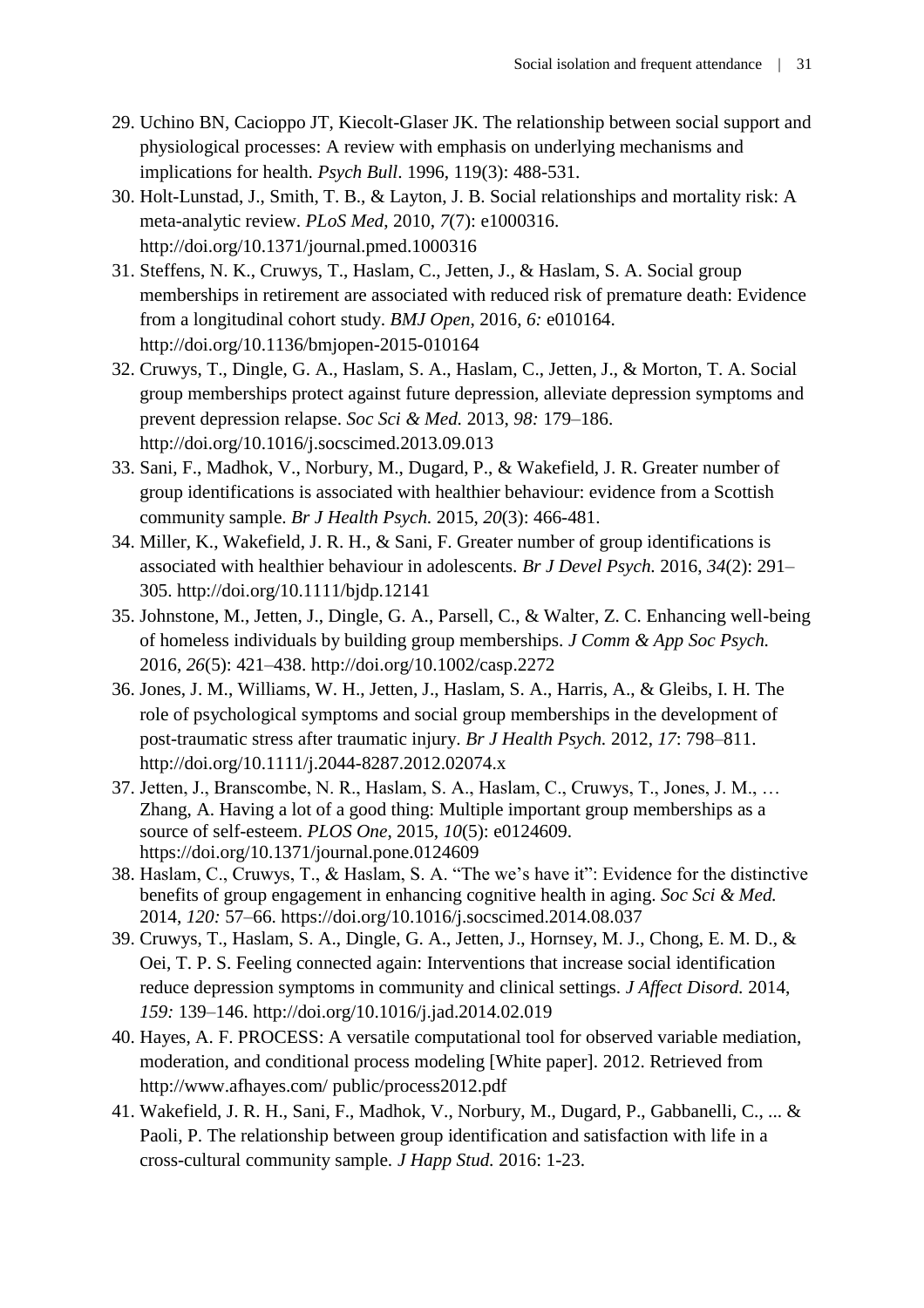- 42. Wakefield, J. R., Sani, F., Herrera, M., Khan, S. S., & Dugard, P. Greater family identification—but not greater contact with family members—leads to better health: Evidence from a Spanish longitudinal study. *Eur J Soc Psych.* 2015, 46(4): 506-513.
- 43. Cruwys, T., Steffens, N. K., Haslam, S. A., Haslam, C., Jetten, J., & Dingle, G. A. Social Identity Mapping: A procedure for visual representation and assessment of subjective multiple group memberships. *Br J Soc Psych*. 2016, *55,* 613-642. doi:10.1111/bjso.12155
- 44. Olsen, K., & Witt, L. Are we keeping the people who used to stay? Changes in correlates of panel survey attrition over time. *Soc Sci Res.* 2011, *40:* 1037–1050.
- 45. George, A., & Rubin, G. Non-attendance in general practice : a systematic review and its implications for access to primary health care, *Fam Prac.* 2003, *20*(2): 178–184. https://doi.org/10.1093/fampra/20.2.178
- 46. Duanmu, J.-L., Li, G., & Chen, W. Determinants of international students' academic performance: A comparison between Chinese and other international students. *J Stud Int Ed.* 2009, *14(4):* 389-405.
- 47. Iyer A, Jetten J, Tsivrikos D, Postmes T, Haslam SA. The more (and more compatible) the merrier: Multiple group memberships and identity compatibility as predictors of adjustment after life transitions. *Br J Soc Psych*. 2009, 48(4): 707-733. doi:10.1348/014466608X397628.
- 48. Mehl-Madrona LE. Frequent users of rural primary care: comparisons with randomly selected users. *J Am Board Fam Prac.* 1998, 11: 105–115.
- 49. Haslam, C., Holme, A., Haslam, S. A., Iyer, A., Jetten, J., & Williams, W. H. Maintaining group memberships: social identity continuity predicts well-being after stroke. *Neuro Rehab.* 2008, *18*(5-6), 671–91. doi:10.1080/09602010701643449
- 50. Luciano, J. V, Fernández, A., Pinto-meza, A., Luján, L., Bellón, J. A., García-campayo, J., … Serrano-blanco, A. Frequent attendance in primary care: Comparison and implications of different definitions. *Br J Gen Prac.* 2010, 2, e49-55. https://doi.org/10.3399/bjgp10X483139
- 51. Lovibond, P. F., & Lovibond, S. H. The structure of negative emotional states: Comparison of the Depression Anxiety Stress Scales (DASS) with the Beck Depression and Anxiety Inventories. *Beh Res & Ther.* 1995, *33*(3): 335–343
- 52. Henry, J. D., & Crawford, J. R. The short-form version of the Depression Anxiety Stress Scales (DASS-21): construct validity and normative data in a large non-clinical sample. *Br J Clin Psych*, 2005, *44*(Pt 2): 227–39. http://doi.org/10.1348/014466505X29657
- 53. Chang, M. X-L., Jetten, J., Cruwys, T. & Haslam, C. Cultural identity and the expression of depression: A social identity perspective. *J Comm & App Soc Psych.* 2017, 27(1): 16- 34.
- 54. Miilunpalo, S., Vuori, I., Oja, P., Pasanen, M., & Urponen, H. Self-rated health status as a health measure: The predictive value of self-reported health status on the use of physician services and on mortality in the working-age population. *J Clin Epidemio.* 1997, *50*(5): 517–528. http://doi.org/10.1016/S0895-4356(97)00045-0
- 55. Haslam, C., Cruwys, T., Milne, M., Kan, C.-H., & Haslam, S. A. Group ties protect cognitive health by promoting social identification and social support. *J Aging & Health*, 2016, *28*(2), 244–266.<http://doi.org/10.1177/0898264315589578>